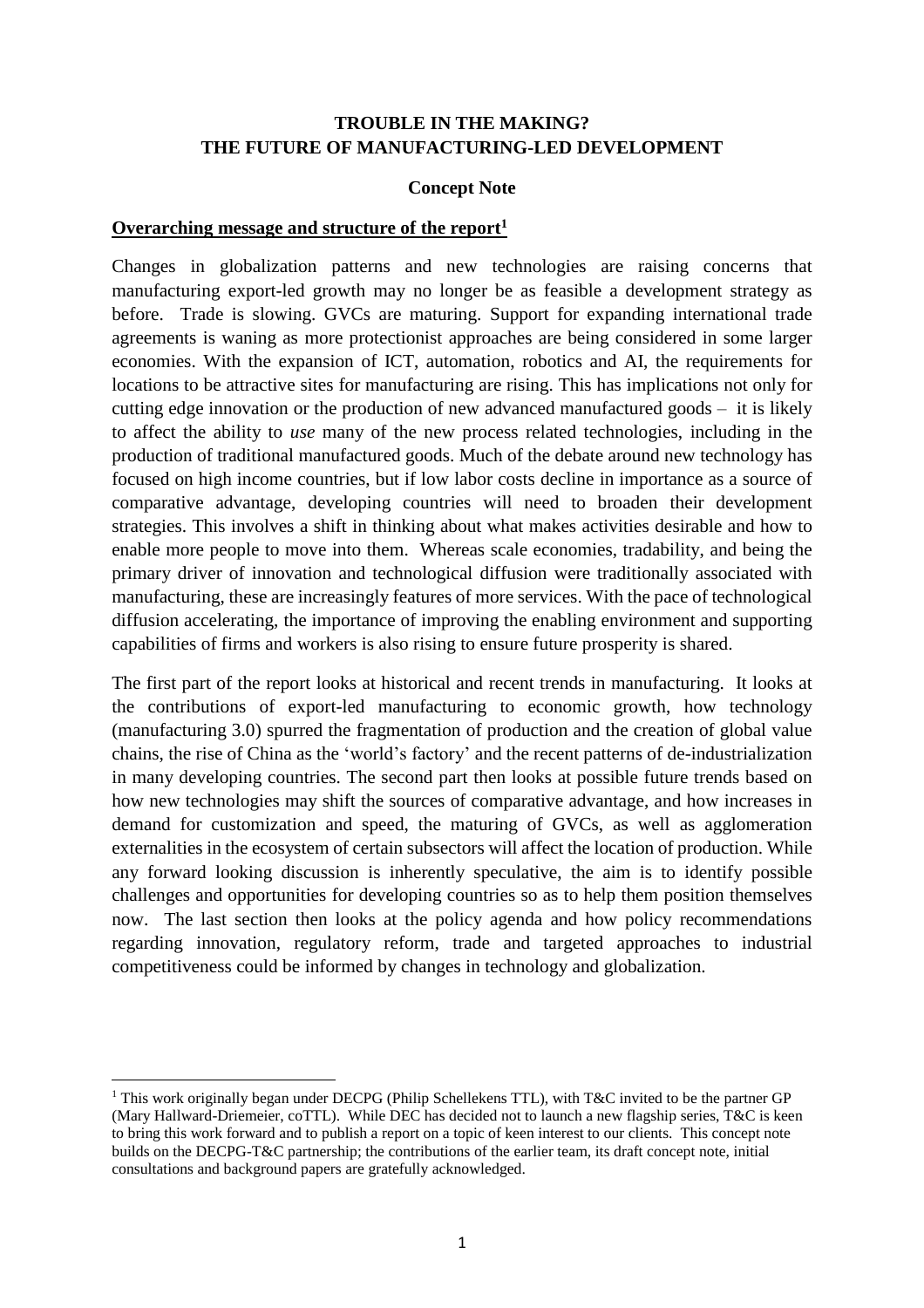# **I. MANUFACTURING AND DEVELOPMENT: HISTORICAL CONTEXT AND RECENT TRENDS**

### 1. **The first chapter will focus on three questions:**

- First, over long periods of time and across space, what has been the historical relationship between manufacturing and economic development?
- Second, how has the global manufacturing landscape changed due to changes in technology (e.g. expansion of ICT) and globalization (e.g. evolution of GVCs, China's entry to the WTO), especially with regard to the period between 1990 and 2015?
- Third, why pay particular attention to manufacturing: what are the characteristics traditionally associated with different types of manufacturing that can have prodevelopment impacts – and are they now being seen in other sectors?

2. **Manufacturing-led development – the hitherto dominant development paradigm – has been associated with some of the biggest development gains in history. <sup>2</sup>** Technological change, driven by the steam revolution, and the resulting decline in trade costs spurred the Industrial Revolution from the late-1700s to the mid-1800s, led to a significant boost in growth among early industrializers.<sup>3</sup> The earliest industrializers in Western Europe and the United States registered rapid rates of per capita income growth of 1.0 and 1.3 percent over the period 1820−1870, compared with close to zero in other regions such as East Asia and Latin America (Figure 1). It was industrialization again that drove the catch-up of fast followers to the early industrializers. Starting in the late 19<sup>th</sup> century in Japan and then spreading to other parts of East Asia during the 1960s and more recently China, the adoption of manufacturing technologies and embrace of globalization helped spur economic growth and convergence. China, Republic of Korea and Thailand experienced high rates of per capita income growth between 1970 and 2010, which coincided with a significant increase in the share of manufacturing in employment and value-added (Figure 2).

3. **Not all countries benefited equally from industrialization, but most countries that reached high-income levels did so through manufacturing export-led strategies.**  Economic history demonstrates that, by and large, "industrialized" continues to signify "rich." Those that led the Industrial Revolution are now among the richest economies in the world and the "East Asian miracle" provide a more recent example of the success of the manufacturingexport-led model.<sup>4</sup> Yet, not all countries that attempted industrialization were successful in climbing up the income ladder. Efforts to industrialize without openness, for example through import-substitution, led to many costly failures. Some countries saw progress stall after a transitory pick-up of economic growth, such as in Latin America (Agenor and Canuto 2015). Others, such as in Africa, never managed to break into manufacturing production by taking

 $2$  In what follows, the term "industrialization" refers to manufacturing only.

<sup>3</sup> Data for this paragraph is based on the Madison project (Bolt and van Zanden 2013).

<sup>&</sup>lt;sup>4</sup> See World Bank 1993; Rodrik 1994; Leipziger 1997; Stiglitz and Yusuf 2001; Quibria 2002.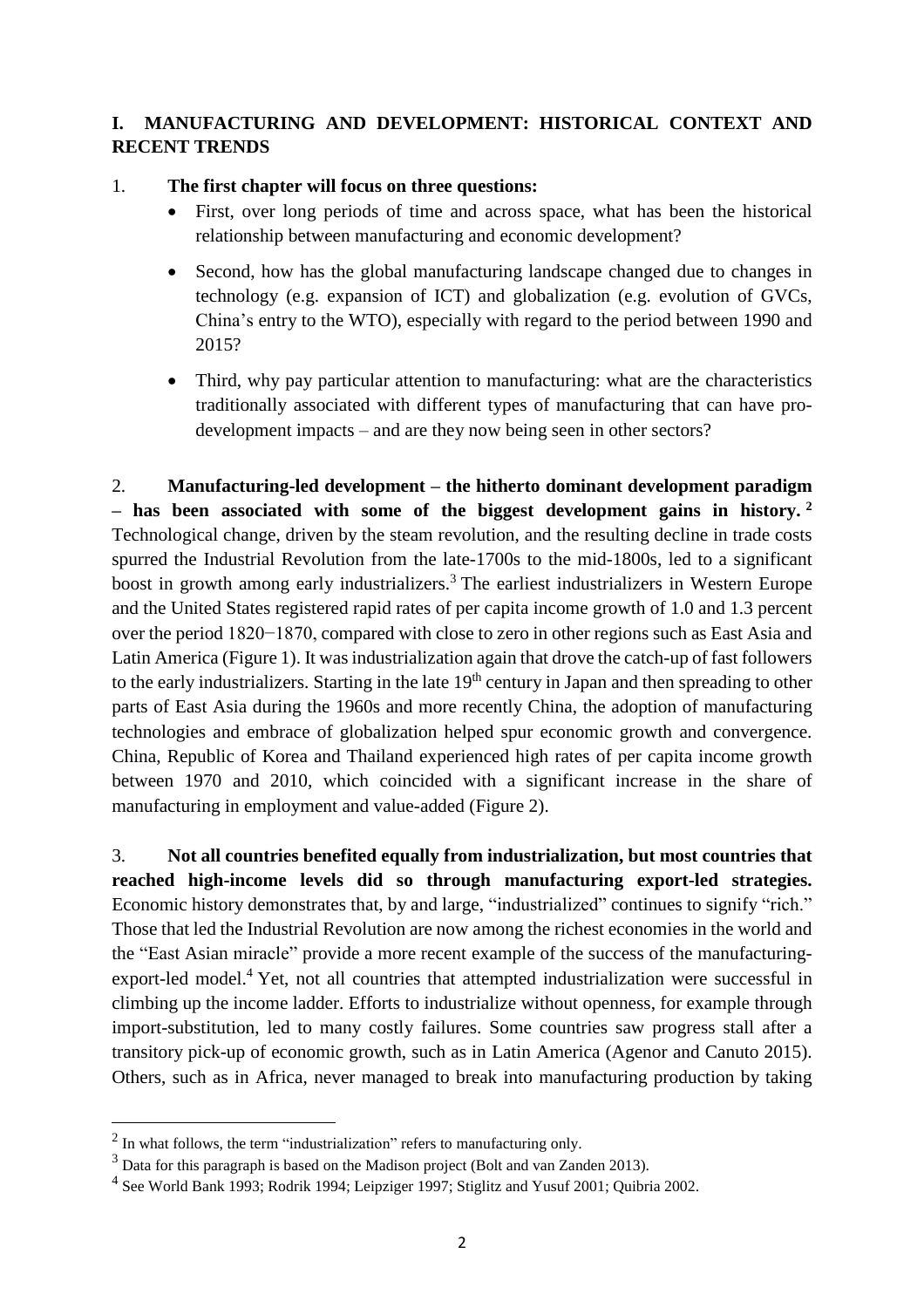advantage of global value chains. There are only a few examples of countries that reached high-income levels without developing a manufacturing base – either through natural resource extraction or the exploitation of specific locational or other advantages.

4. **More recently, the ICT revolution and trade liberalization helped spur global production fragmentation, thereby creating new opportunitiesfor manufacturing exportled growth.** The ICT revolution in the 1990s (Figure 3) enabled the fragmentation of production in global value chains (GVCs). This meant that developing countries, owing to the availability of low-cost labor, could become centers of manufacturing production by specializing in labor-intensive parts of the value chain. The integration of developing countries into GVCs and the spread of FDI was also associated with some dramatic reductions in tariff barriers which enabled the import of key intermediate inputs from abroad. Many countries in Latin America and the Caribbean, Africa, and Asia implemented a wide set of reforms including unilateral tariff reductions (Figure 4). Further, the transfer of technology, knowledge and ideas from lead firms in advanced economies to GVC participant firms in developing countries increased the productivity of the latter. In fact, this diffusion of ideas enabled late industrializers to grow more rapidly because it took other countries, such as the Republic of Korea, decades to develop these capabilities domestically (Baldwin 2011).<sup>5</sup> This perspective suggests that foreign direct investment (FDI) has played a key role on promoting income convergence between countries.

5. **These changes in comparative advantage combined with labor-saving technological change may have also had sizeable, but diverse, effects on labor outcomes**. These effects are translated in terms of the number of jobs created across workers with different skills, as well as their relative earnings, i.e. wage skill premia, consequently affecting income inequality within countries (Acemoglu, 2003; Cruz and Milet, 2017). In addition to the transfer of technologies and management practices to local firms in developing countries, deeper global integration through trade and FDI links have created high-paid jobs, notably by creating backward and forward linkages (Gorg and Strobl 2001, Javorcik 2015). At the same time, new labor-saving technologies have typically come to developing countries from advanced economies through trade and FDI largely in the manufacturing sector, thereby highlighting the transfer of skill-biased technical change. Compared to the acquisition of existing assets  $(M&A)$ , Greenfield FDI – which primarily entails investment in new capital assets – is more likely to play a key role in job creation (Calderon, Loyaza, and Serven, 2004).

6. **Over time, however, global production fragmentation has also coincided with the geographical concentration of manufacturing activity among a handful of countries.** High-income countries show a relatively stable share of the manufacturing sector in value-

 $<sup>5</sup>$  It is worth noting that the production of manufactured goods typically represents a very small share of total value</sup> added in many GVCs, much of which is accounted for by upstream and downstream services.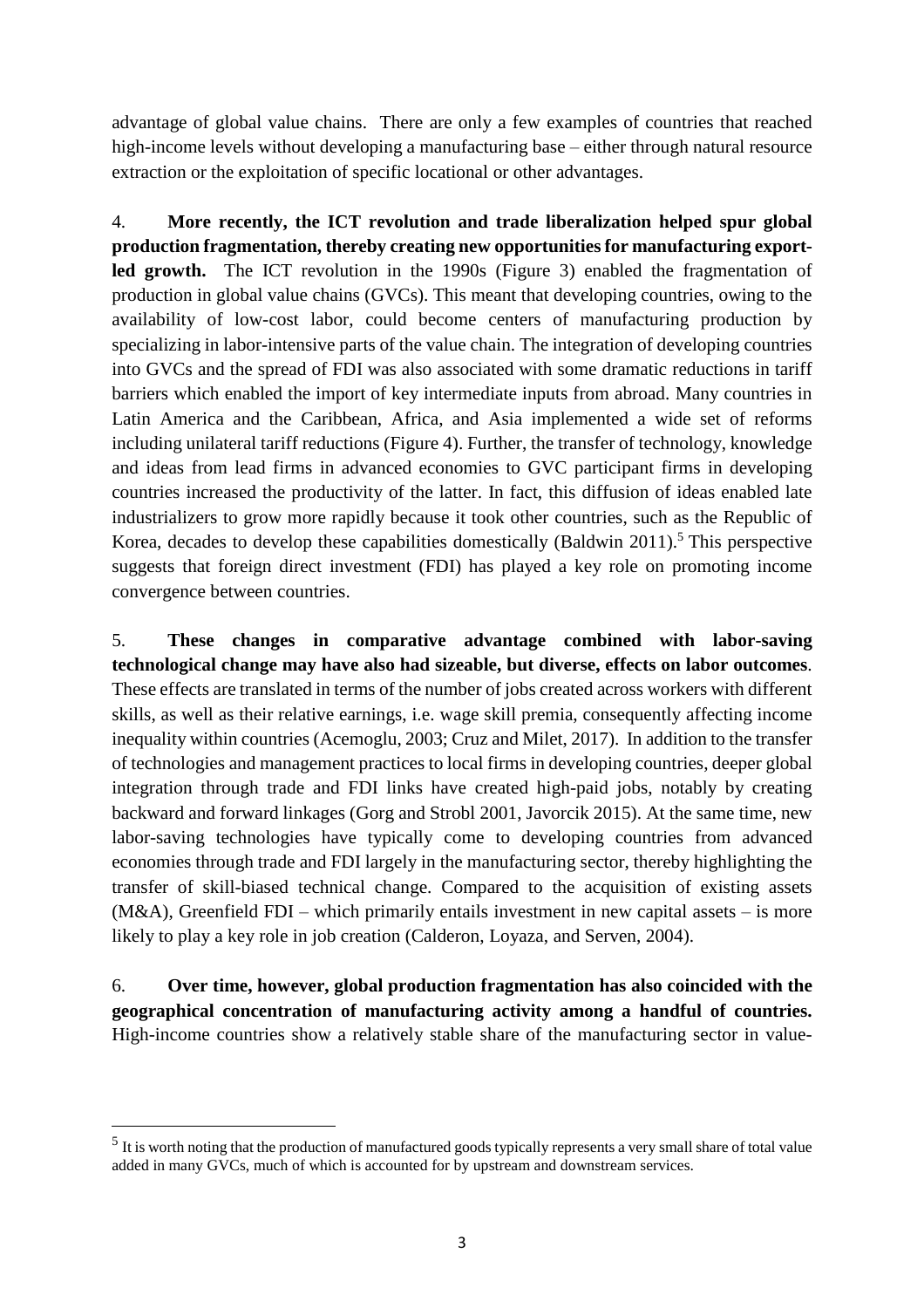added between 1970 and 2014 (Figure 5). <sup>6</sup> When taking into consideration global manufacturing value added, however, it is observed that present day advanced economies, such as the USA and those in Western Europe, experienced a decline in their share. This change is mostly explained by an increase in the share of value-added by Asian countries; the case of China is particularly noteworthy, having moved from less than 1% in 1980 to about 20% of global manufacturing in 2014 (Figure 6). This reflects the rise in competitiveness of Chinese firms attributable, at least in part, to changes in the business environment, China's accession to the WTO in 2001, and the attraction for MNCs of locating close to such a large and growing market. Consistent with the shift of production, the number of jobs in manufacturing sector globally are also increasingly concentrated in export driven Asian economies (Figure 7).

7. **The growing importance of Asia, particularly China, in global manufacturing has likely affected the comparative advantage of other countries.** Empirical evidence suggests that the rapid expansion of Asian economies in global manufacturing has had important effects on patterns of specialization, innovation, productivity, and employment across countries (David, Dorn, and Hanson, 2013, Bloom, Daca, and Van Reenen 2016, Hanson and Robertson, 2008). For example, the vast expansion of China's exports in low-skilled labor-intensive manufactures, owing to its size and distinctive endowment structure, market reforms, and accession to the WTO in 2001, has likely affected the comparative advantage of other countries – towards /resource-intensive primary production in developing countries and skill-intensive manufacturing/services in developed countries. For developing countries, this is likely to be a key influence on their industrialization prospects and their capacity to converge towards highincome countries (Romer 1990).

8. **Many developing countries are, in fact, experiencing premature deindustrialization.** The share of manufacturing employment and value added appears to be peaking at earlier levels of per capita income than in the past (Figure 8, Dasgupta and Singh 2007, Rodrik 2016). Asian countries have been largely insulated from these trends, while Latin American countries have been especially hard hit. This "premature deindustrialization" may have been driven by the fact that manufacturing output and employment saw a discernible shift towards Asia, starting in the 1990s. The commodity boom triggered by industrialization in these countries helped fuel growth for commodity exporters, but also dampened their manufacturing competitiveness. Therefore, many resource-abundant developing countries experienced a decline in the share of manufacturing in GDP as a result of both competitive pressures and the commodity pull. Last, but not least, premature deindustrialization may also reflect the fact that service activities that were earlier subsumed in manufacturing value added were subsequently accounted for as service sector contributions to GDP due to manufacturing firms had become more specialized in their core activity.

<sup>&</sup>lt;sup>6</sup> The share of value-added is a function of factors allocated in the sector, but also prices. Therefore, even if manufacturing becomes more efficient in the use of factors (e.g. labor), the introduction of new and more expensive products can lead to some stability on the contribution of value-added.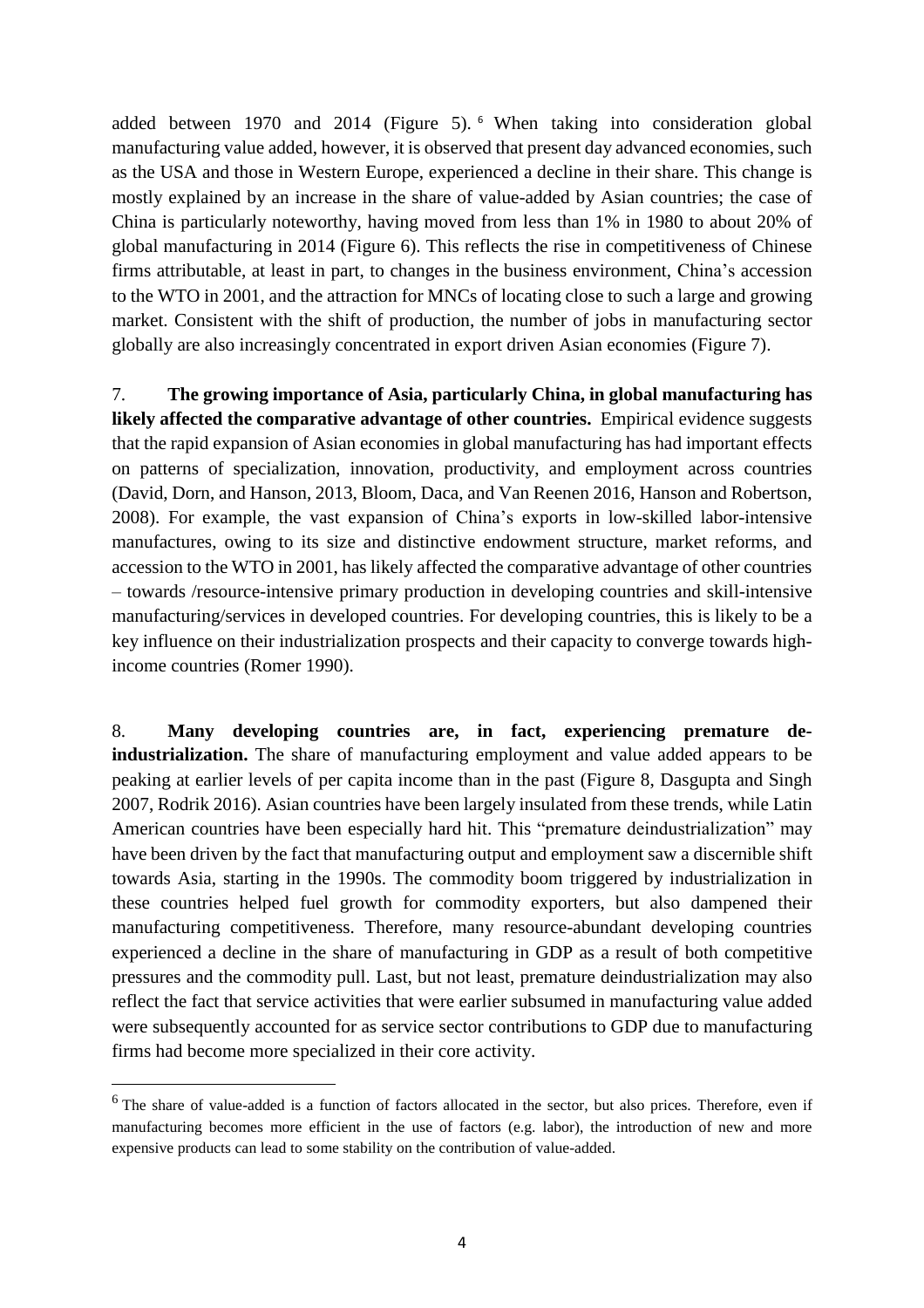9. **This is potentially of concern because the manufacturing sector has traditionally been associated with higher productivity compared to other sectors.** The manufacturing sector is typically more productive than other sectors of the economy<sup>7</sup> because it produces tradable goods, facilitating scale economies, technology diffusion, greater competition and other spillover effects (Rodrik 2015). At the same time, it can first absorb a substantial part of the economy's low-skilled labor<sup>8</sup> and thereafter place the labor it employs on a productivity path that rises up to the global frontier (Bartel and Sicherman 1998) owing these prodevelopment characteristics that enable 'learning-by-doing'. <sup>9</sup> Therefore, the association between high rates of economic growth and the increasing share of manufacturing in value added and employment may reflect (a) higher relative productivity growth in manufacturing and/or (b) a reallocation of resources from other sectors to manufacturing, which can be an additional source of productivity growth even in the absence of any productivity growth within sectors.

10. **At the same time, the features of manufacturing that were once thought of as uniquely special for development might be increasingly shared by other sectors, especially in services.** Manufacturing is not monolithic and its development contribution differs significantly across industries and firms. The boundaries between sectors are becoming blurrier. Other activities can share the same attributes that made manufacturing a powerful vehicle for development. Currently, a globally competitive agri-business sector involves a complex system of innovation, the use of technologies such as ICT and the need for efficient logistics and marketing services for delivering just-in-time production (Yonazi et al. 2012; Deichmann, Goyal, and Mishra 2016). Similarly, the assertion that productivity improvements in services are harder to achieve than in manufacturing may no longer be true for certain service activities. For example, large firms in the service sector, such as Google, Facebook, Alibaba, and Uber, demonstrate attributes such as the development, diffusion and use of technology, scale economies, international tradability and spillover effects across firms and sectors.

11. **Yet, the potential of the services sector to absorb unskilled labor and then place it on a high productivity trajectory may be limited by countries' endowments.** Evidence suggests that countries starting from lower labor productivity in the service sector grew faster than those with higher initial labor productivity in that sector (Kinfemichael and Morshed 2016). This relates to the fact that new ICT technologies, international tradability and increased competition, especially since the 1990s, were no longer within the exclusive domain of manufacturing. Yet, this 'catch-up' growth may be less relevant for unskilled workers who cannot be absorbed by high-end service activities – finance, information technology, accounting and legal services –without substantial investment of time and resources. In other words, without sufficient human capital, there are limits to how much labor can be absorbed in

<sup>7</sup> Manufacturing firms are, on average, more productive than firms in other sectors (Enterprise Surveys 2016).

<sup>&</sup>lt;sup>8</sup> This is important for developing economies which have rapidly growing low-skilled working-age populations moving from rural to urban areas (Liwen, Zeng, and Yumei, 2011).

<sup>&</sup>lt;sup>9</sup> Manufacturing industries tend to exhibit unconditional convergence in labor productivity (Rodrik, 2013).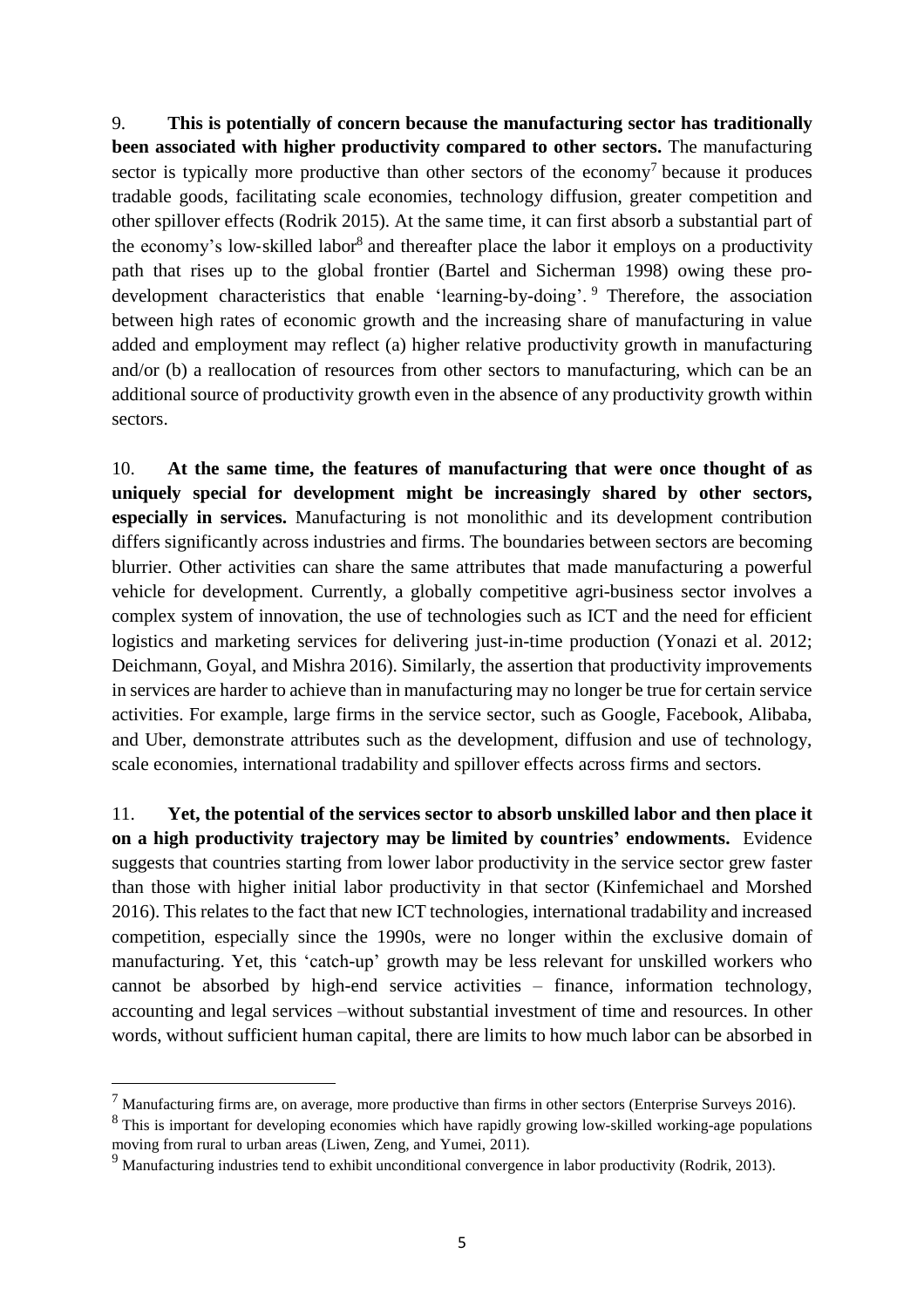highly skill-intensive service sectors. At the lower-end, evidence from India suggests that similar workers<sup>10</sup> earn less in wholesale and retail trade, hotels and restaurants, transport and community and personal services compared to industry (Nayyar 2011). Similarly, a Brookings Report shows that lower-wage workers in manufacturing earn about 11 percent more than their peers in other sectors, while high-wage workers earn just 4 percent more. There is also the question of the extent to which many high-end services can growth without a manufacturing core.

#### **Background work/methodology**

12. **The historical relationship between manufacturing and development will be assessed through a review of the literature.** This includes the well-established literature on structural change based on the experience of now advanced economies (Kaldor 1966, Baumol 1967, Clark 1960, Kuznets 1971) as well as more recent evidence on the 'specialness' of manufacturing as reflected in unconditional convergence of the sector's labor productivity across countries (Rodrik 2013). Another relevant strand of the literature highlights the discussion on productivity differences between sectors and the decomposition labor productivity growth in order to identify the contribution of gains within sectors versus those associated with workers moving from low-productivity to high-productivity sectors (McMillan, Rodrik, and Verduzco-Gallo 2014).

13. **The evolving global manufacturing landscape will be documented by a range of descriptive statistics and further statistical analysis.** This includes the analysis of how the manufacturing sector's absolute size, share in total value added and employment within countries, and the share in global value added and employment has changed over time for different countries and regions. The analysis will then be extended for different manufacturing industries.<sup>11</sup> This differentiation across industries and countries will also be explored in terms of FDI patterns. The same holds true for trends in exports, where the chapter will analyze domestic value added in gross exports to provide a more accurate description of trade in tasks. There is the possibility to further assess manufacturing export performance and the product space by adapting measures of 'complexity' based on the MIT Atlas of Product Complexity to use data on domestic value added in exports rather than gross exports.

14. **The chapter will also provide empirical evidence on the effects of China's global integration on patterns of specialization in manufacturing.** Empirical evidence suggests that China's opening lowered the share of labor-intensive manufacturing in the sum of laborintensive manufacturing and primary output in other developing countries (Wood and Mayer 2011). Other studies suggest that countries with higher initial education levels experienced faster value-added and employment growth in schooling intensive manufacturing industries

<sup>&</sup>lt;sup>10</sup> Controlling for range of relevant worker characteristics

<sup>&</sup>lt;sup>11</sup> Manufacturing value added, disaggregated by sub-sector/industry, based on the UNIDO Industrial Statistics Database at the 4-digit level of ISIC. The database contains highly disaggregated data on the manufacturing sector for the period 1990 onwards.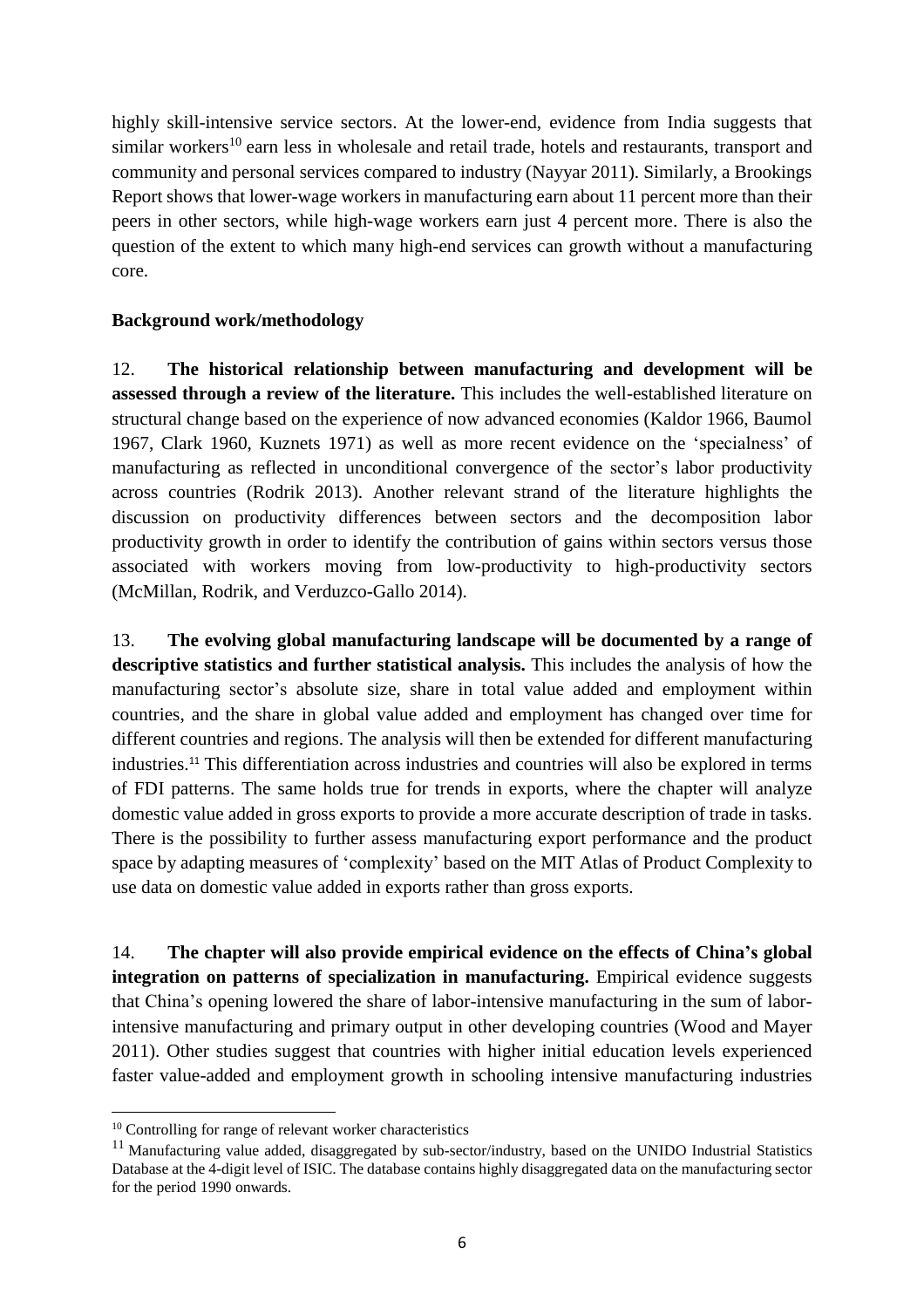during the 1980s and 1990s. The analysis will follow the empirical methodology in Ciccone and Papaioannou (2009) to identify the effects of competition with China on the relationship between factors of production (e.g. labor and human capital) and specialization of manufacturing, based on jobs, value-added, productivity, and exports. There is a two-step identification strategy – the identification of sectors that are more skill-intensive, and subsequently the analysis of whether countries with high initial education levels grew faster in schooling-intensive manufacturing sectors given China's deeper global integration in the early 2000s.

15. **Further, the chapter will extend the literature on premature industrialization.** In his analysis of premature deindustrialization, Rodrik (2016) gauges the effects of common shocks felt by the manufacturing sector in each of the time periods since the 1960s by introducing time dummies for each decade. We will first update this analysis to include the latest available data and then explore whether a number of possible covariates can explain away the statistical significance of the decadal time dummies. These covariates include the share of working age population, education, trade, competition with China, ICT etc.<sup>12</sup> Further, the importance of increased 'contracting out' from manufacturing to services as a contributing factor to 'premature deindustrialization' will be assessed through an accounting exercise that decomposes the growth of services value added into changes in intermediate demand<sup>13</sup> based on national "use" (input-output) tables for over 40 countries included in the World Input-Output Database (WIOD).<sup>14</sup>

16. **In addition, the chapter will analyze the effects of greenfield FDI across the manufacturing and service sectors on labor market outcomes.** The analysis aims to compare manufacturing FDI versus services FDI and analyze their effects on productivity and labor market outcomes. Although the effects of FDI on income inequality has been widely studied, this analysis will attempt to understand the heterogeneous association of FDI across different sectors with inequality between and within countries. First, it explores the association between growth in GDP per capita (and productivity) across countries and cumulative FDI flows between 2003 and 2013. Second, it analyzes the effects of FDI on within country income inequality through returns to education.<sup>15</sup>

<sup>&</sup>lt;sup>12</sup> This exercise will use data from Groningen Growth and Development Centre (GGDC) 10-Sector Database, UN Population Projections (2015), Barro and Lee (2013), Industrial Development Organization (INDSTAT), harmonized household and labor-force surveys from the International Income Distribution Database (I2D2), and UN from WITS.

<sup>&</sup>lt;sup>13</sup> The change in the input usage of services in agriculture, the change in agriculture value added given the initial input usage of services in agriculture, the change in the input usage of services in industry, the change in industry value added given the initial input usage of services in industry, the change in the input usage of services in services, the change in services value added given the initial input usage of services in services. The residual therefore corresponds to final consumption.

<sup>&</sup>lt;sup>14</sup> It contains data for 35 ISIC industries, including agriculture, mining, construction, utilities, 14 manufacturing industries, and 17 services industries.

<sup>&</sup>lt;sup>15</sup> This exercise will use several data sources. It combines data from the World Bank's International Income Distribution Data Set (I2D2) which contains harmonized household and labor surveys, with data on trade flows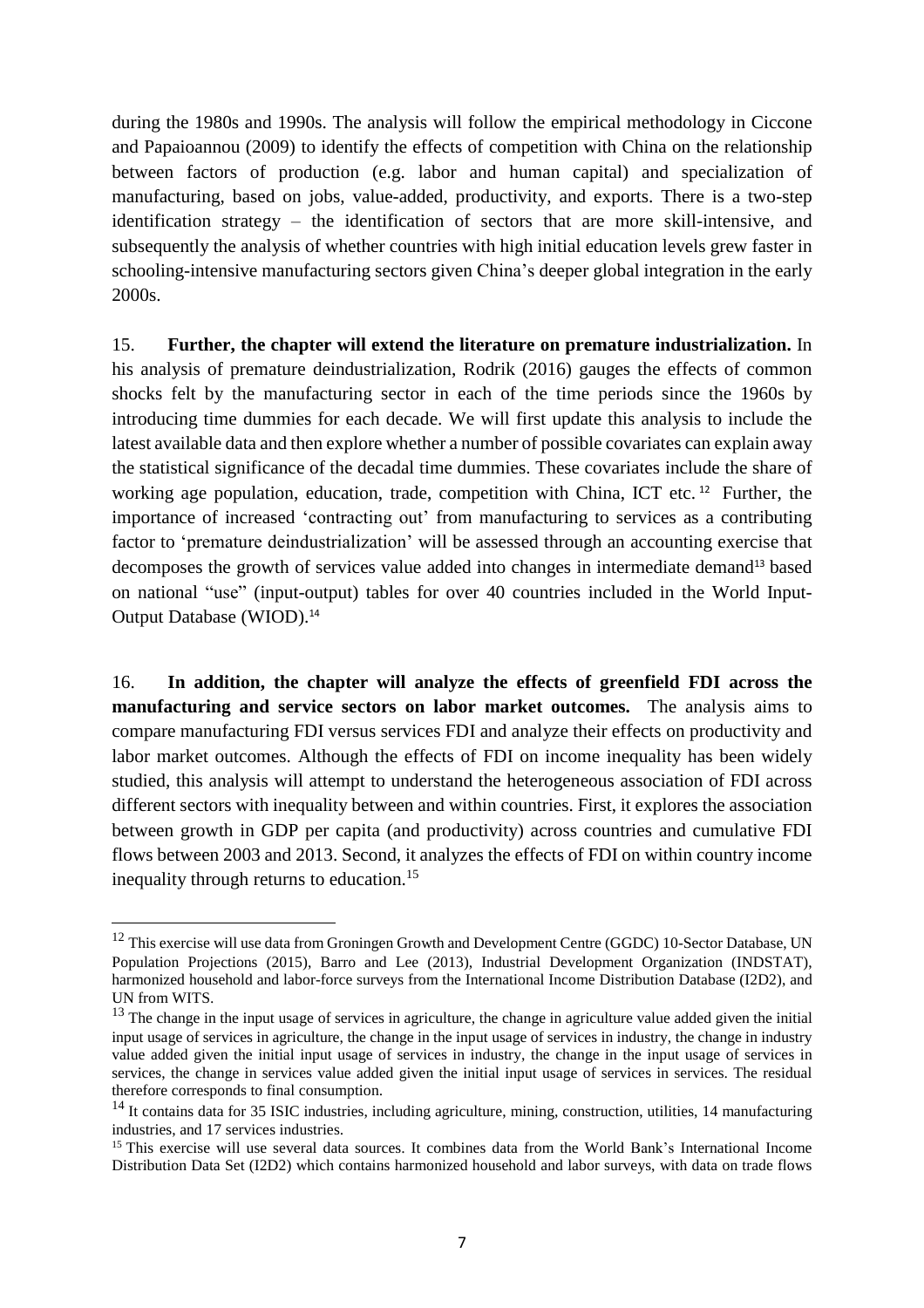17. **In order to explore the heterogeneity within the manufacturing and service sectors, the chapter will develop a typology with reference to a set of pro-development characteristics.** This includes scale economies (share of large firms), on-the-job learning (share of firms with formal training programs), tradability (direct exports-to-sales ratio), linkage effects (indirect exports-to-sales ratio), labor intensity (employment elasticity of output), capital intensity (capital expenditure per employee), skill intensity (years of schooling), innovation (the share of firms that introduce new products, use new methods of production and contribute to R&D spending), technology diffusion (share of firms that use a licensed technology from a foreign-owned firm) etc.<sup>16</sup> The statistical analysis will be based on the (latest available) World Bank Enterprise Survey for Brazil, China, India, Russia, China and Egypt as these countries have the survey representative at most disaggregated industry level.<sup>17</sup> In doing so, it will categorize each of these industries as 'low', 'medium' or 'high' along the entire range of attributes considered.<sup>18</sup>

# **II. Manufacturing and Development: The Changing Landscape**

18. **The second chapter then shifts gears and looks forward, exploring what the implications of changing technology and globalization could be in shifting the sources of comparative advantage for production.** The first section will examine what the trends could be, with the second then looking at their implications in terms of challenges and opportunities for developing countries in terms of the geography and job intensity of production. It will address the following questions:

- a. What are the key trends in technology and globalization that will likely affect the manufacturing landscape over the medium to long term? How do they interact with other global trends (e.g. demography, urbanization, climate change)?
- b. How are these trends affecting the geography of production and its labor intensity?
- c. How will differences across sub-sectors and country capabilities affect the prospects of manufacturing led development?

19. **Given their past importance, trends in technology and globalization are likely to be key trends that will profoundly affect the future of manufacturing.** Technology and globalization have been the basis of the expansion of manufacturing activity over time and

and trade policies from World Integrated Trade Solution (WITS), data on value-added an productivity from Penn World Tables (PWT), and data on FDI projects from fDi Intelligence. The identification strategy relies on variation in Greenfield FDI across sectors within the same location

<sup>&</sup>lt;sup>16</sup> It should be recognized that there may be military strategic interests in having some domestic manufacturing capabilities too.

 $17$  (i) basic metals & metal products (ii) fabricated metal products (iii) non-metallic mineral products (iv) food (v) wood products (vi) plastics and rubber products (vii) leather products (viii) garments and textiles (ix) furniture (x) chemicals and chemical products (xi) electronics and communications equipment (xii) machinery and equipment (xiii) motor vehicles (xiv) construction (xv) hotels and restaurants (xvi) IT Services (xvii) wholesale and retail (xviii) services of motor vehicles (xix) transport and communications.

<sup>&</sup>lt;sup>18</sup> The methodology follows Nayyar (2013). The McKinsey Global Institute (2016) also developed a similar typology, but it analyzes industries only within manufacturing and based (almost) exclusively on the United States.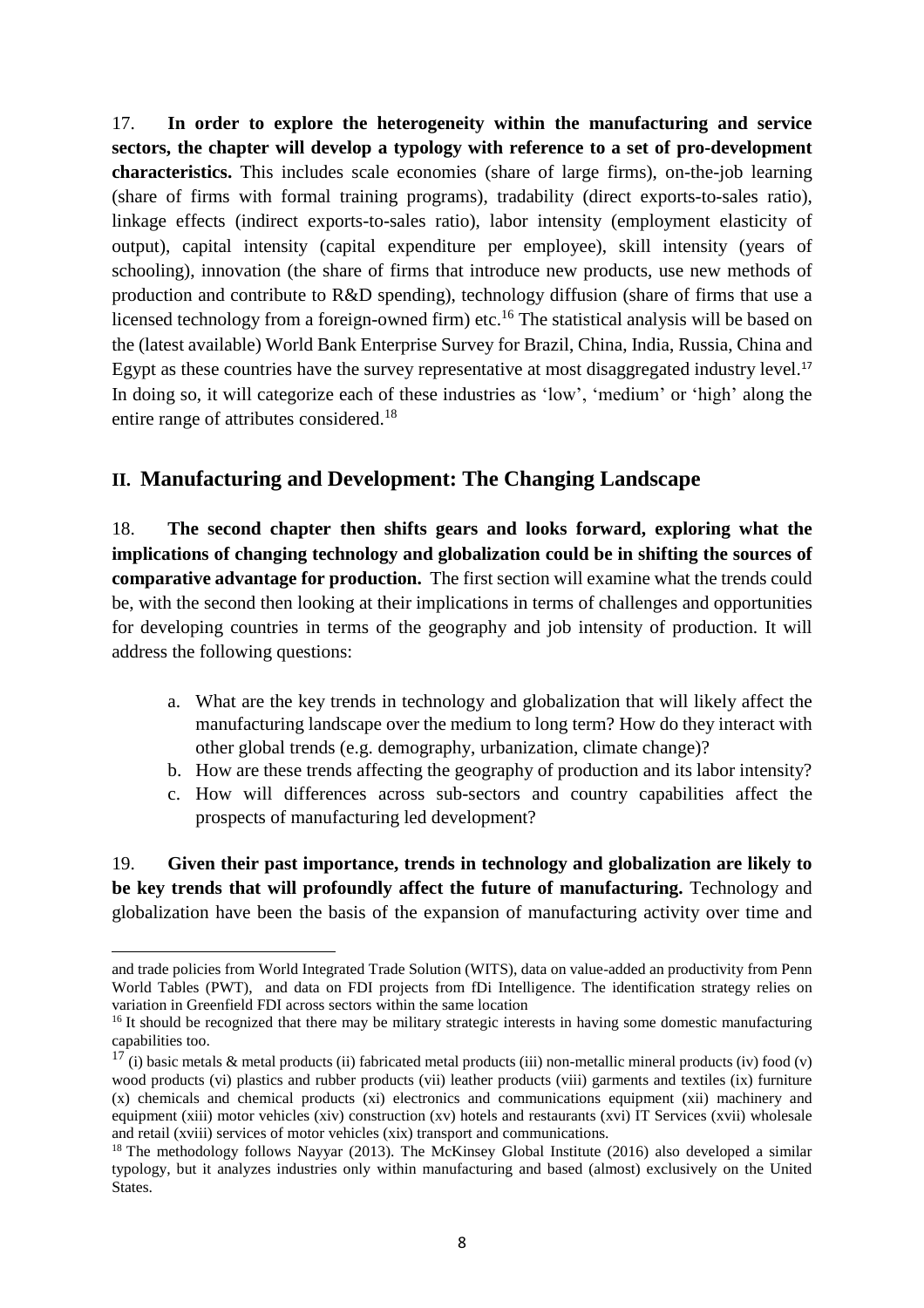across space. Yet, as will have been documented in Chapter 1, these two factors have recently contributed to a slowing pace of structural change and industrialization as well as even deindustrialization in many developing countries. Looking ahead, the technology and globalization trends themselves are expected to be subject to considerable change. A key question will be whether trends in technology and globalization will further weaken the industrialization prospects across a broad range of developing countries or whether they will create new potential to boost manufacturing output and exports and leverage them for growth.

20. **Emerging** *technologies* **and their increasing rates of adoption are creating new product lines and transforming manufacturing processes.** Technological advances are provoking a new Industrial Revolution through the integration of cyber, physical and bio systems (OECD 2016a, WEF 2016, UNIDO 2016). Their impact is felt in the creation of new product lines, such as in smart connected products (product Internet of Things—IoT), wearable tech, autonomous vehicles, bio-chips and -sensors, advanced energy storage technologies and new materials. Importantly, the impact is also felt through improved processes through greater efficiency, quality, and customizability of the manufacturing process, such as through industrial automation and advanced robotics, digitalization and internet-based systems integration (factory IoT) and additive manufacturing (3D printing). While not all these technologies are new (robots and 3D printing have been around for decades and IoT builds on ICT legacy technologies), cost innovation, software advances, and evolving business formats and consumer preferences are fueling adoption. The use of these new technologies, not only in advanced goods but also in the production of more traditional manufactured goods, could have significant impact in shifting which locations are attractive for production.

21. **The new technologies are being rolled out in an evolving global setting, with the pace of** *globalization* **taking a turn that may affect the prospects of export-led manufacturing.** Globalization, as manifested through freer cross-border flows in trade, capital, and ideas and the concomitant growth of global value chains (GVCs), has been an important driver of export-led manufacturing. Yet, the pace of globalization appears to be slowing. Following decades of rapid growth, diminishing returns have likely set in with global supply chains having reached a stage of maturity (Constantinescu, Mattoo, and Ruta 2015; Ferrantino and Taglioni 2014). Moreover, protectionist forces are on the rise among a wide range of countries seeking to either re-industrialize, upgrade or industrialize their economies and manufacturing sectors. Autonomous technological forces and the global search for efficiency, market potential and resource availability are supportive factors in this respect.

22. **The future manufacturing landscape will be influenced by many other trends, including demographic change, urbanization and climate change.** Developing economies will be responsible for much of the growth of the global labor supply in coming years, potentially improving their comparative advantage in labor-intensive manufacturing production (World Bank 2015a). Urbanization, which is proceeding rapidly in many developing countries could also boost manufacturing demand - and through agglomeration and localization effects could foster more production (Beeson 1987; Morosini 2004). Perhaps more importantly, greater urbanization can foster the exchange of ideas and attract talent since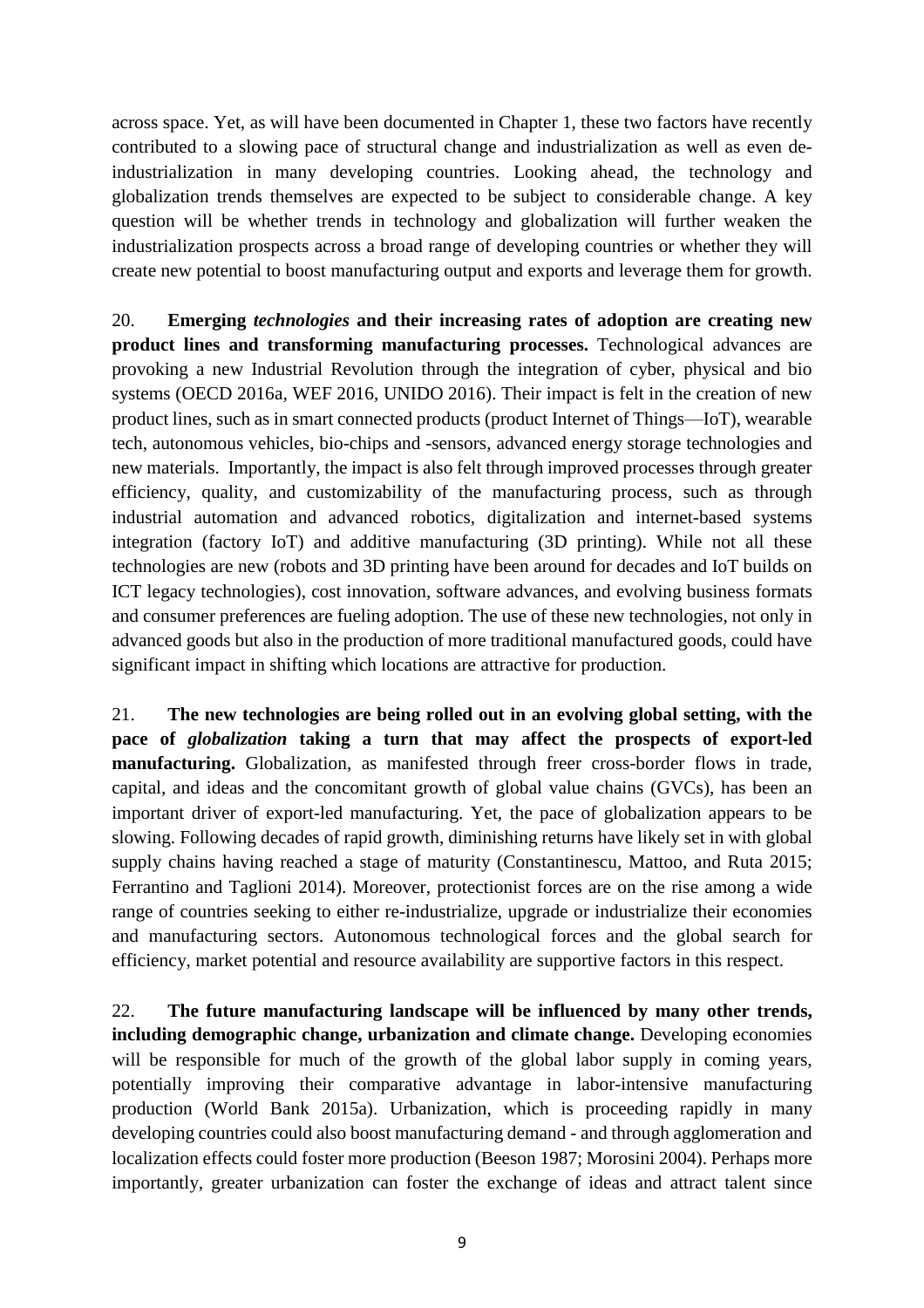centers of innovation tend to be urban areas (Malmberg and Maskell 2002; Padmore and Gibson 1998). However, urbanization is also raising a challenge, particularly in Africa and South Asia, where it is occurring at lower levels of income and without the same low-skilled manufacturing jobs available to absorb the growth labor force. Currently, many are employed in low productivity services, in some cases having structural change being associated with lower productivity. The labor dimension is the priority for many policy makers in these countries (World Bank, 2012). Finally, climate policy, like the Paris Agreement, will create incentives to produce new and different technologies and manufactured goods (World Bank 2010 and 2015b).

23. **These other trends are likely to underpin continued strong** *global demand for manufactured goods.* During the course of the 20th century, per capita material consumption in the U.S. rose from 1.9 tons to 12 tons. The per capita consumption of material products mostly produced by the manufacturing sector is lower in middle-income economies and far less in low-income ones. Thus we can expect a volume boost on the demand side as developing country populations expand and urbanize, incomes rise and material standards of living continue to converge (Kharas 2010; WEF 2012). Markets for lower quality lower priced manufacturing goods are also likely to remain for years to come; markets that are less susceptible to be replaced by higher end manufactured goods or to be made in smart factories. Local and regional markets, rather than global markets, may be feasible for more lower-income production locations. This should mitigate the medium-term concerns about secular stagnation and flagging productivity growth, especially in the high-income economies. Yet, there are likely to be broad changes in what the manufacturing goods demanded will be. Aging populations, growing middle classes and urbanizing populations will demand different types of goods, while the sharing economy and higher environmental standards may reduce the demand for certain goods. For this report, while it will raise the potential shifts in the composition of demand, the focus is on how the production of manufacturing is likely to be affected.

**The Impact on the Geography of Production and Job-Creation Capacity**

24. **Even if demand is upheld at the global level, how will the** *geography of production* **be affected by the technology and globalization trends?** Export-oriented labor-intensive manufacturing activity may well be less easily accessible for developing countries, although local markets for lower quality and low priced goods may remain. At the higher end, some firms may bring historically labor-intensive activities back to advanced economies ("reshoring") or to adjacent countries ("near-shoring") either in response to technological trends making "re-localization" feasible, in response to increased demand for quick turnaround customized goods or trade policy trends resulting in "de-globalization". At the same time, Chinese manufacturers are increasingly turning to automation as a response to dealing with rising wage pressures (Figure 2b; Standard Chartered Global Research 2016). For example, the Taiwanese firm Foxconn recently replaced 60,000 factory workers with industrial robots in its Chinese factories (South China Morning Post 2015). China is expected to have more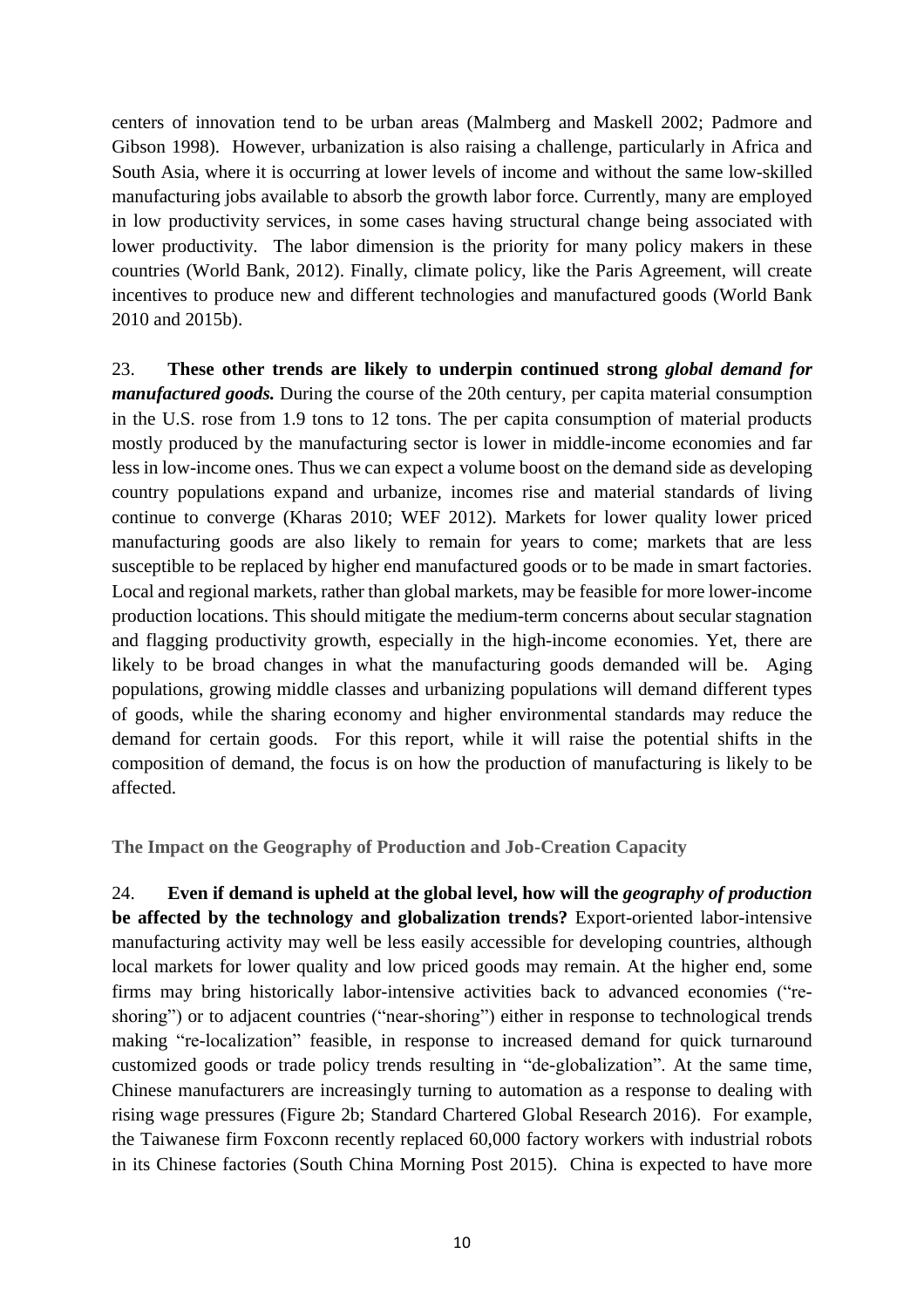installed industrial robots than any country in the world by 2018, with a third of the global total (IFR 2015). These recent trends suggest that while some light manufacturing activities may have migrated from China to developing countries with lower labor costs in the past<sup>19</sup>, additional activities may not necessarily do so in the future.

25. **The geography of production is also being affected by the changes in what it takes for locations to be competitive in the global market place.** Manufacturing is becoming more services-intensive, provoking a value-added shift from production to services. Given shifting consumer preferences to speed and customization, the traditional manufacturing model of mass production is giving way to production lines that favor mass customization or shorter tailored production runs—both requiring enhanced flexibility afforded by advanced design for manufacturing and assembly and supported by superior logistics. Cheap labor cost as a source of competitive advantage is also giving way to more demanding requirements in terms of skills (shifts from operators to engineers) and the supporting eco-system (for example, backbone infrastructure for IoT and the density of the supply base). And it important to keep in mind that low wages in themselves are not sufficient, even for traditional manufacturing for local markets, when they are more than offset by other costs in the business environment, as remains the case in many Sub-Saharan and South Asian countries.

26. **Technological advances have raised concerns about the** *job creation* **capacity of manufacturing and the potential wide-scale displacement of workers by new technologies** – an expression referred to as technological unemployment (Mokyr Vickers, and Ziebarth 2015; Bessen 2016; Acemoglu and Restrepo 2016). Such concerns date back as far as to the Industrial Revolution; yet, two centuries of automation and technological progress have not made human labor obsolete. Several explanations offer themselves. The faster growth and jobcreating effect of technological change has proven to be greater than any labor displacement effect. Automation of some tasks for some occupations have improved productivity, lowering output prices and boosting product and labor demand (Bessen 2015, 2016). Technological change in the past has also led to the creation of new occupations.

27. **While there will be new opportunities, the current episode of technological change may nevertheless be associated with significant disruptions and dislocations.** Emerging technologies in such areas as artificial intelligence, mobile robotics and smart factories are inherently strongly labor-saving by nature in that they are increasingly able to replace cognitive, non-routine tasks that could previously only be done by people (Autor, Levy, and Murnane 2003). In contrast, earlier technologies could only replace workers doing tasks that were routine and could be codified. Emerging technologies also tend to diffuse and be adopted more rapidly than technologies had in the past (Comin and Hobijn 2010; Brynjolfsson and McAfee (2011, 2014). As a result, an increasing body of evidence suggests that automation has led to job polarization in both advanced and developing economies, with the tasks in the

<sup>&</sup>lt;sup>19</sup> It is argued that China is on the verge of graduating from low skilled manufacturing jobs, which can free up nearly 100 million labor-intensive manufacturing jobs, enough to more than quadruple manufacturing employment in low-income countries (Lin 2012).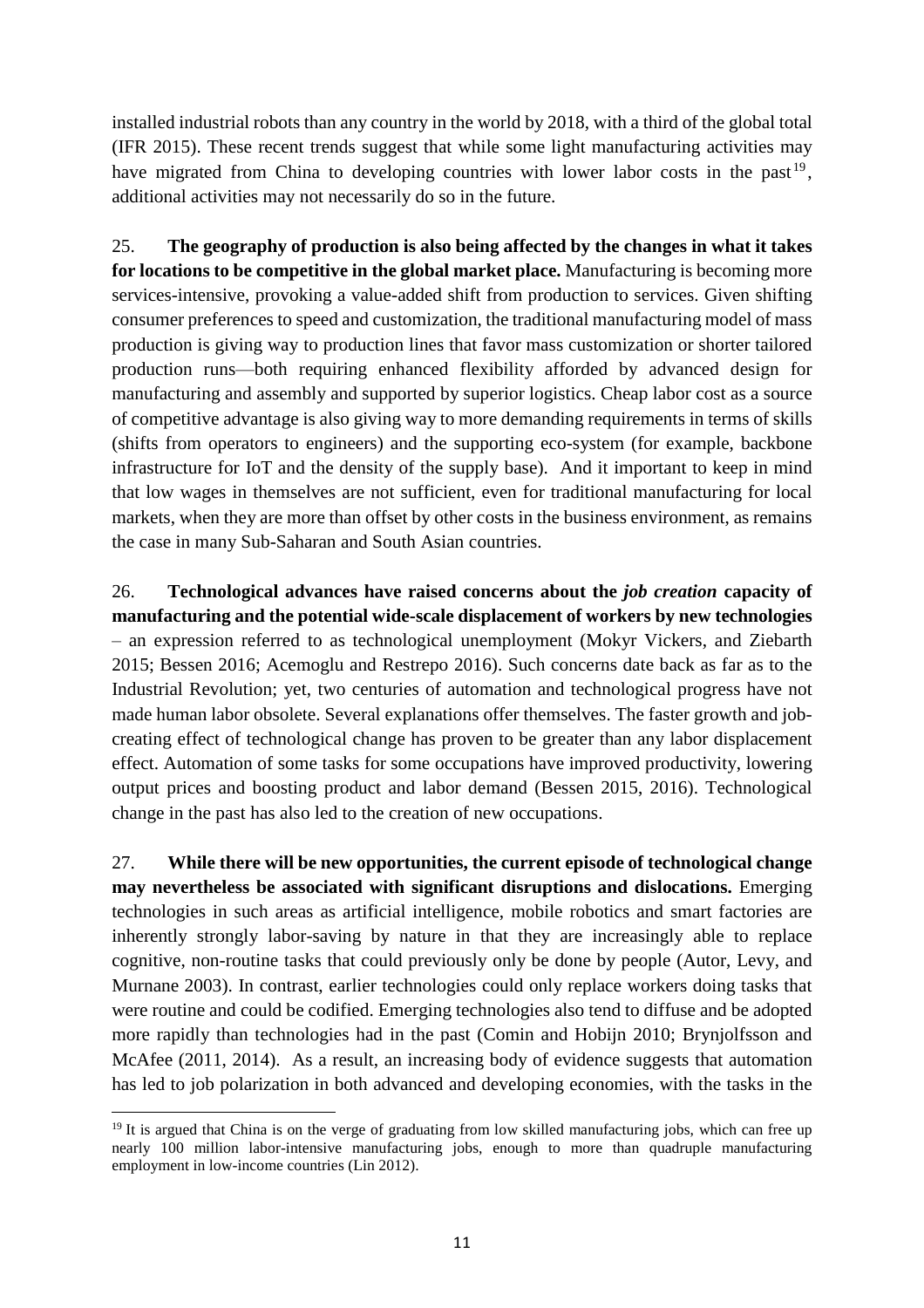middle of the skills spectrum most affected (Acemoglu and Autor 2011; World Bank 2016).<sup>20</sup> In addition, job creation in developing countries may be hampered if such countries were less able to take part in the manufacturing of the future causing a decline in the derived demand.

**Differentiating the Impact: Manufacturing Subsectors, Country Capabilities and Activities Beyond Manufacturing**

28. **The manufacturing sector is not monolithic and therefore the impact will also differ according to** *manufacturing subsectors* **that require different levels of capability**. Pharma, bio-tech and nano-tech are typically basic research-intensive manufactures conducted in advanced, urban, knowledge-intensive settings. Fashion garments and accessories, leather goods, cosmetics, jewelry and some food products are design-intensive, typically produced in small batches on short cycles and requiring proximity to consumer markets. Auto, aircraft, and space satellite industries and producers of heavy machinery are ecosystem-intensive, requiring closely-clustered suppliers that can provide inputs on just-in-time basis and work on enhancing technology with lead firms. Semiconductors, microprocessors and PV modules require reliable energy and water supplies and access to excellent transport services in order to bring materials in and to ship high value items out. Garments, footwear, light consumer electronics and household goods require labor-intensive assembly on a large scale and has been slow to automate.<sup>21</sup> Finally, there is the manufacturing that produces: construction materials that are bulky to transport or need to be produced close to construction sites; and chemicals needed by the agricultural sector and food processing industries for example – these are fairly capital- and energy-intensive and tend to be found everywhere. The chapter will look at how changes in technology and global production patterns are likely to vary across these different sub-sectors in their impacts.

29. **The impact of the changing development landscape needs to be differentiated according to** *country capabilities***.** Looking ahead, only industries in the last category (e.g. construction materials and chemicals) are likely to remain widely dispersed. All the others are being or will be affected by automation, increasing skill and research intensity, displacement of semi and unskilled workers, servicification, and declining costs of transport. The winners could be the advanced countries (through onshoring) and middle-income manufacturers that have been early movers and have deepened skills and research capabilities, created urban ecosystems, begun building the services sector and have invested substantially in state of the art infrastructure. Should globalization and current technology trends persist, manufacturing could become more concentrated in advanced and upper-middle-income countries with knowledgeintensive metro regions enjoying agglomeration economies. If globalization goes into reverse, trade barriers sprout, and the pace of automation and the evolution of AI slows to a crawl, then the dispersion of manufacturing could continue however, in that sort of world, while GVCs would also start to atrophy.

 $\overline{a}$ <sup>20</sup> Alternatively, Maloney and Molina (2016) suggest that there is not strong evidence for polarization in less developed countries yet.

<sup>&</sup>lt;sup>21</sup> However, global garments value chain is changing with slowing growth in the advanced countries, rising South-South trade, shifts in consumer demand, turnover of producers, and the efforts by lead firms to optimize their supply chains so as to improve service, and minimize costs and risks (Yusuf 2012).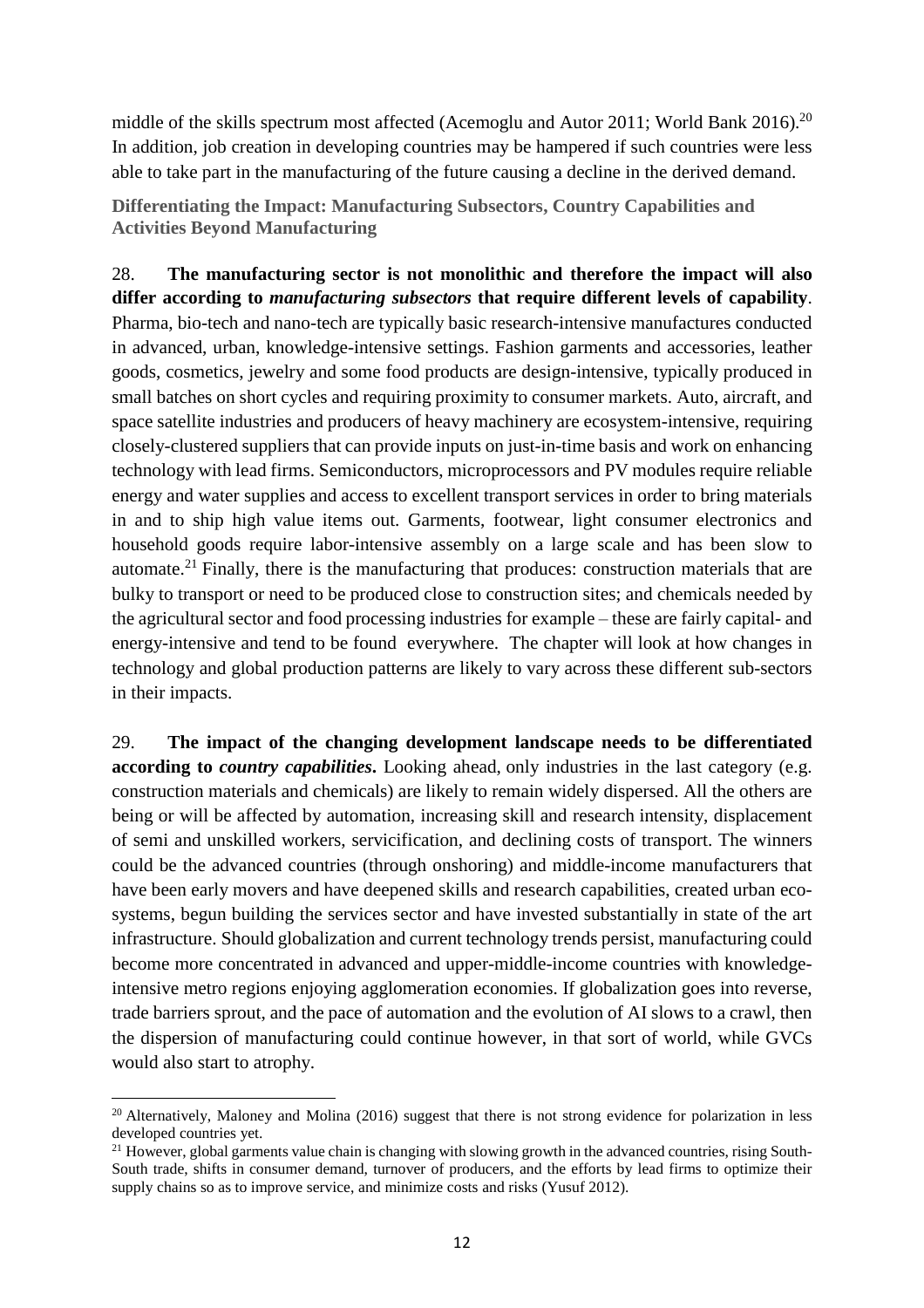30. **The impacts on manufacturing spill over to other sectors too.** The increasing servicification of manufacturing underscores both the importance of stronger service sectors to achieve manufacturing performance – as well as the service sector offering expanding opportunities itself as a source of productivity growth and jobs. Improving the ICT sector deserves special recognition as it underlies many of the process innovations and can itself be a source of new jobs and products. Agro-processing is likely to grow with increased urbanization and growing middle classes. There is significant scope for new technology to improve the efficiency of production here too, although in this case there is more likelihood of job destruction as labor-intensive work is mechanized.

### **Background Work and Methodology**

31. **Chapter 2 will analyze the changing manufacturing landscape for development in three parts: trends, pathways and impacts**. First, it will identify how changes in the technological environment and changes to the patterns and pace of globalization are likely to affect the future of the manufacturing landscape. Other possible drivers will be discussed as well, although with less detail, as will the interaction between the various trends. Second, it will discuss the opportunities and challenges facing developing countries based on how these trends could affect the geography of production and the accompanying job dynamics. Third, it will bring together the identified trends and individual pathways and analyze how development outcomes may be impacted. Such analysis will be conducted under the assumption of a business-as-usual baseline, which will lay the foundation for the next chapter's discussion of institutional changes and policy adjustments that may be warranted in response.

32. **On the technology and globalization trends, the Chapter will bring a number of inputs.** It will develop a taxonomy to characterize the space of emerging technologies with reference to their potential impact on product lines and process improvements. Drawing on recent work in T&C on GVCs, ecommerce, FDI and the impact of trade agreements, it will characterize recent trends in globalization, highlighting the maturation of global value chains and the rise in protectionist forces, while also pointing out the untapped potential for further globalization.

33. **The geographical distribution of production and the capacity of the manufacturing sector to generate jobs will have a deeper analysis of China, the country with the largest global share of manufacturing value added.** Case studies are being planned on the automation efforts in China together with analysis of the evolution of unit labor costs in China relative to other countries. The extent to which new FDI and exports is shifting across manufacturing sub-sectors will also be examined, particularly the extent to which there is evidence that China is shedding lower value added goods. On labor market aspects, evidence of labor market polarization will be presented, examining whether the pace of skill-biased technical change exceeds the pace of skilled labor supply growth (and thus whether skill premia are likely to rise) – a new manifestation of the Tinbergen race between technology and education. In addition, breaking down occupations into tasks with varying levels of automatability, the approach of Arnzt, Gregory and Zierahn (2016) applied to OECD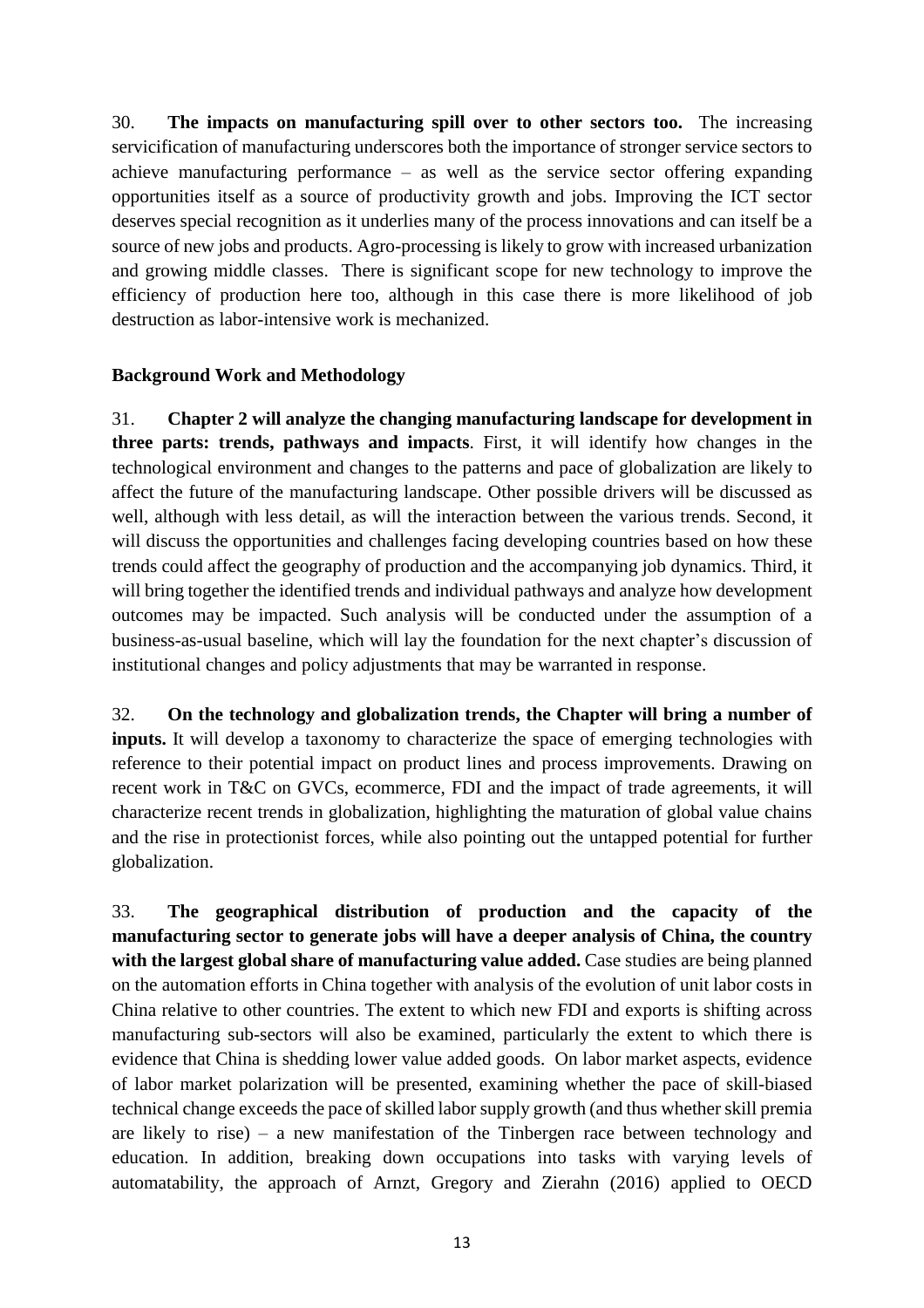economies will be extended to cover a broader set of economies to assess the threat of automation.

34. **On the analysis of the eventual development impact, the Chapter will provide illustrative CGE scenarios differentiated across countries and subsectors.** Understanding the impact of emerging technologies in manufacturing in developing economies is complicated by deep uncertainty in their trends and interactions. Deep uncertainty is when neither the states of the world nor their probabilities of occurring are known (Walker, Lempert, and Kwakkel 2013; Kalras et al. 2014). To address this deep uncertainty, the Chapter uses a scenario analysis approach to consider several stylized scenarios that illustrate the possible impact of some emerging technologies on manufacturing ad growth in developing countries. Scenario analysis allows for a way to examine the impacts of possible emerging outcomes without necessarily attributing probabilities to them. The scenarios will range from: one extreme where technological changes diffuse rapidly and are highly labor-saving even as the barriers to trade, capital flows and migration become much lower, to another extreme where technological change and diffusion is less rapid even as the world becomes less open.

# **III. FORWARD-LOOKING POLICY AGENDA**

35. **The third chapter will look at how these potential trends in technology and globalization should inform the policy agenda for competitiveness.** It will differentiate where applicable the implications for countries that do not have a substantial manufacturing base to date and those – primarily middle-income countries – that have revealed comparative advantage in certain segments of the manufacturing sector. The chapter will address the following questions:

- Is the bar rising for locations to be attractive for production not only for innovation and the production of advanced manufacturing goods, but also for the production of traditional goods, including through the use of new technologies? If so, what is the appropriate policy response?
- Does development strategy need to look beyond just manufacturing to focus on improving productivity and moving towards higher-productivity activities, wherever those might be?
- While much of the attention around emerging technologies and changing patterns of globalization has focused on the potential disruptions, what is the scope for countries to prepare to take advantage of new opportunities?

# **Requirements for locations to be attractive for production**

36. **The "bar" for establishing or maintaining competitiveness in global manufacturing will likely be higher in the future for countries across the income spectrum.** The quality of infrastructure and logistics services, regulatory requirements, and information flow about markets are becoming increasingly important for better connectivity,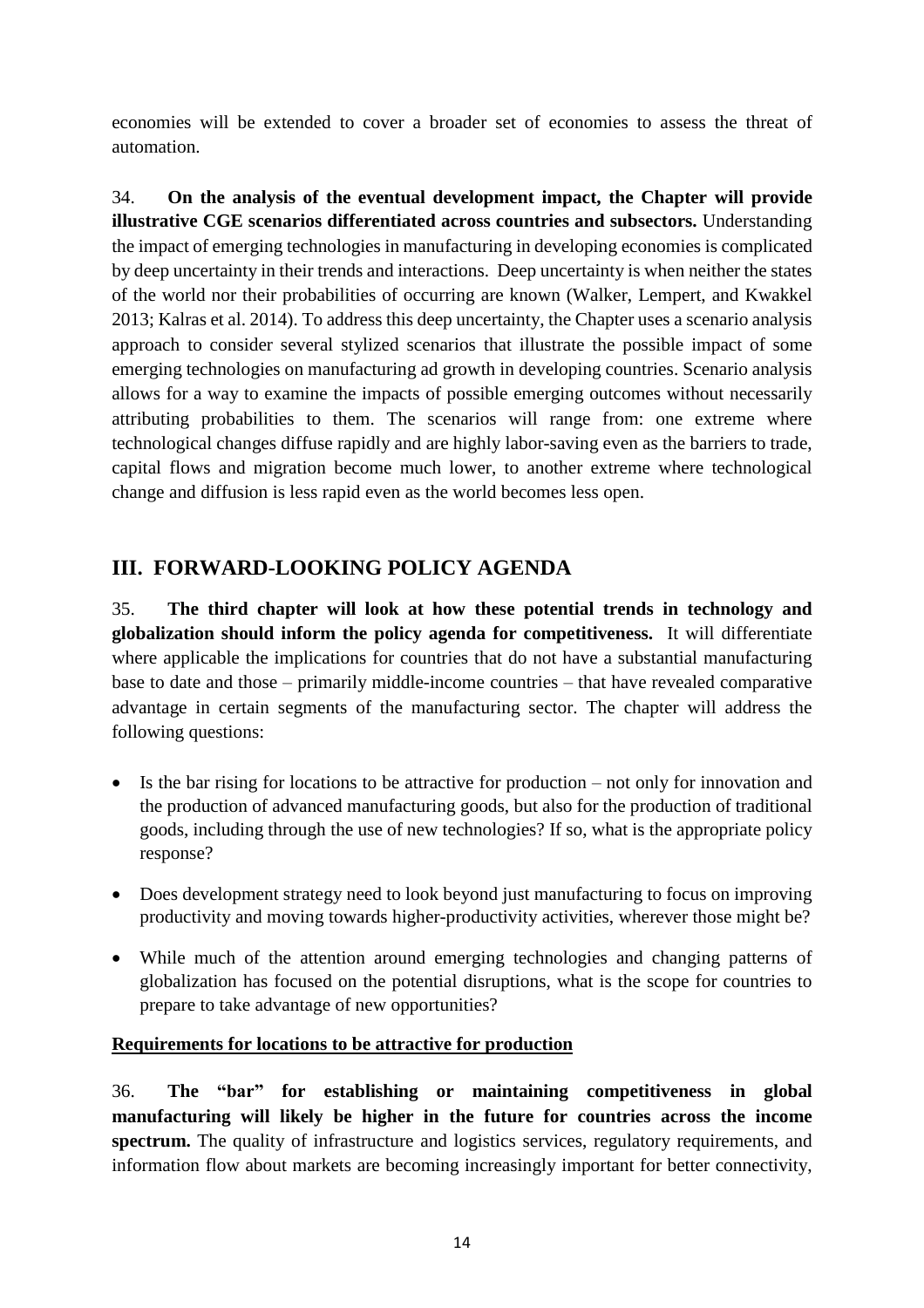which will be key in reducing time-to-market and raising responsiveness to changing customer needs. Property rights and contract enforcement will warrant greater attention to support a production model reliant on outsourcing and highly differentiated tasks. Skill-biased technological change will raise the requirements for high-quality education to meet changing demands. The increasing 'servicification' of manufacturing will require more adaptable firms and workers. Moreover, a commitment to trade openness will remain key even in the face of disruptions due to technological change, in order to avoid efficiency costs and lost opportunities to use new goods coming from abroad.

37. **This rising bar will be relevant for the production of both advanced and traditional manufactured goods.** The rising 'policy bar' is expected not only with regard to the production of advanced manufactured goods and/or related innovations, but also in the ability to *use* the new technologies in the production of traditional manufactured goods (i.e. a smart auto parts factory; a 3D printer to make spare parts). Even using new technologies place greater demands on ICT infrastructure, intellectual property rights, protection and trade in data, and complementary services such as logistics, finance, consumer support etc.

38. **Given that the bar is rising, there is the question of whether targeted policies therefore become a more desirable and/or feasible alternative.** The chapter will discuss whether and how emerging technologies and changing patterns of globalization could inform the debates on sectoral and spatial policies. If the policy bar is rising, it may be that much more challenging to meet the requirements economy wide and zones may be seen as the only viable option. Yet, the cost of such zones may be rising if infrastructure and connectivity needs are expanding, and zones already have a mixed track record on efficiency making it all the more important to identify when they are an appropriate solution. There are also greater risks of the zone being an enclave if the gap with non-zone is larger. Further, if firms need a full ecosystem, a zone may not attract sufficient firms. For sector specific targeting, the question is whether sector specific market failures are likely to increase or decrease given the emerging trends in technology and patterns of globalization. The challenge is if change is happening all the faster, such programs may lag market realities. Policy makers also need to be realistic as to how great a technological leap is likely to be feasible. That said, particular market failures in R&D and innovation, information about standards, and coordination failures could provide legitimate grounds for interventions. In addition to identifying market failures, there is also the issue of the likelihood of successful government intervention (Maloney and Nayyar 2016) which may also be affected by the changing economic landscape.

### **Look beyond manufacturing and sector silos more generally**

39. **Rather than focus on 'manufacturing', the attention should be on moving to higher productivity activities across sectors.** Rather than emphasize the importance of making "things", the focus should be on economic activities that convey benefits to development. In other words, as we search for ways to sustain productivity growth and job creation, the key may not lie in "what" will be produced so much as the potential of activities'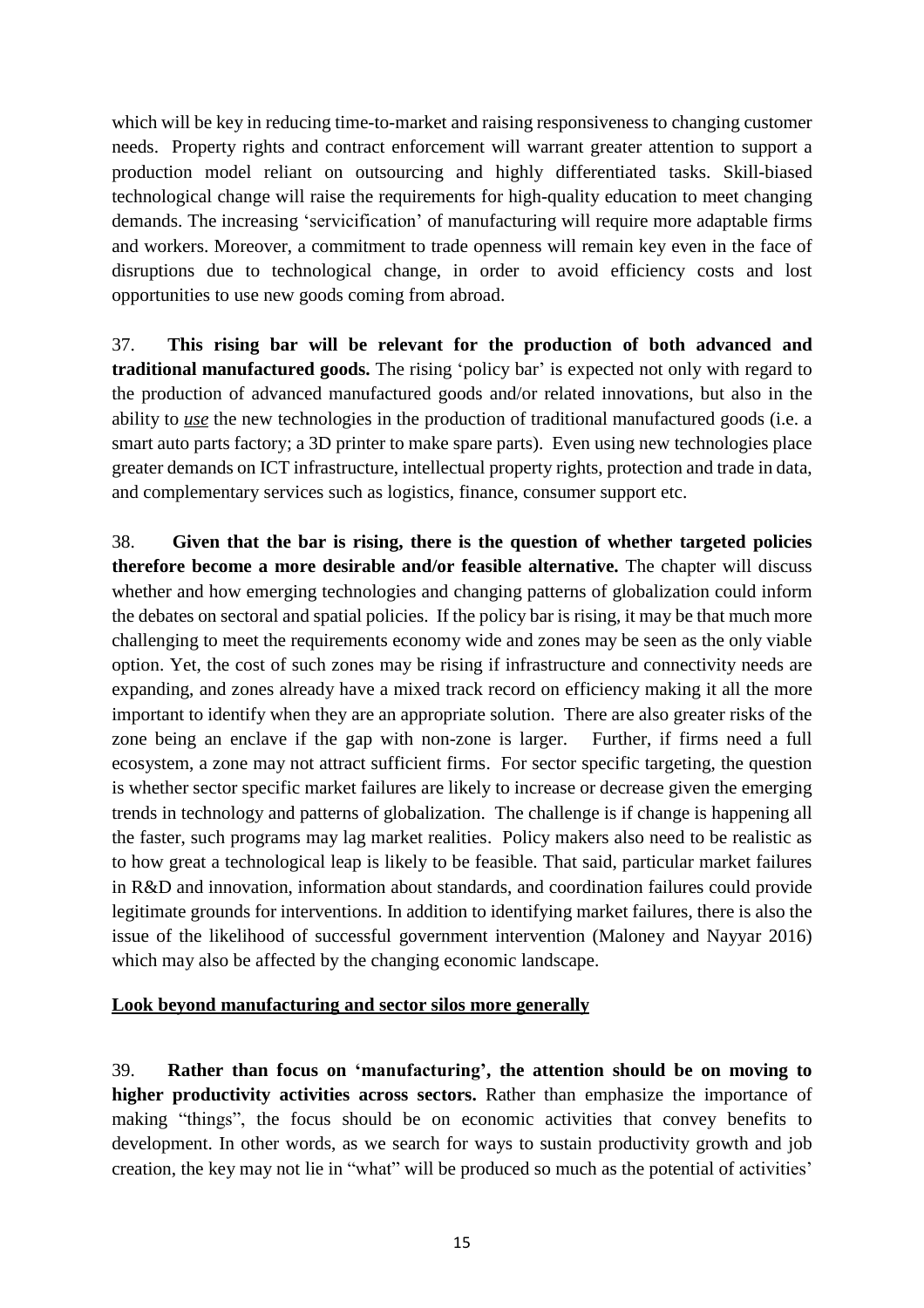attributes to contribute to broader development processes. Addressing market failures should be the criteria for targeting policies to favor particular activities. While the manufacturing sector has traditionally been associated with pro-development externalities – scale economies, tradability, learning by doing, innovation and technology diffusion – there is a growing list of activities, including many services that exhibit them too. There may also be "pro-development features" these other sectors exhibit that manufacturing activities do not. New opportunities, for example, arise in the new services economy (zero marginal cost, network externalities, platforms for the sharing economy), even if there are also new challenges (data ownership, confidentiality and cybersecurity). Therefore, rather than taking 'structural transformation' narrowly as the movement from agriculture to manufacturing to services, the focus should be on moving to higher productivity activities, whether in the same or different sector.

40. **The increasing interdependence acrosssectors further emphasizes the need to look beyond sector silos.** Success in manufacturing needs supporting services. Similarly, success in agribusiness requires success in agriculture, manufacturing and services. Therefore, it makes little sense to focus on 'manufacturing' alone, even though the policy and business environment to support these other activities is also becoming more demanding.

### **Manage disruptions and enhance flexibility**

 $\overline{a}$ 

41. **As countries adjust to the changing global economic environment, the likely disruptions and dislocations that may result will need to be managed.** Much of the attention to date has been on the potential for new technologies to be disruptive, in particular the extent to which workers can be displaced. Certainly, these pose important risks and it is appropriate to design social protection systems and safety nets to minimize the costs of adjustment and to support workers to move to new jobs. Complacency on this reform agenda is a costly option and not only in economic terms. The potential for greater polarization across and within countries hassocial and political risks, and policy makers will need to look closely at the impact on labor absorption and address distributional impacts.<sup>22</sup>

42. **At the same time, greater flexibility and an enabling environment is needed to be able to take advantage of new opportunities.** Past waves of technology have indeed brought disruption, but also new opportunities. Many new products and new types of jobs have been invented. Beyond worker protections, the agenda needs to be to provide a flexible environment to enable new businesses to start and expand. To be able to pursue new opportunities, countries need to be open to new technologies and business models, and reform and invest in supporting infrastructure and institutions. It also means that there needs to be policies to facilitate economic restructuring and the reallocation of resources (bankruptcy, capital to support new activities that have no physical collateral, new skills and the need for lifelong learning for

 $22$  Some also raise potential general equilibrium concerns that if there are significant job losses, will be able to afford the new goods and services? To date, disruptions of such a magnitude seem highly unlikely. But policy makers should look to ensure there is not a class of people who are excluded from job opportunities in the future.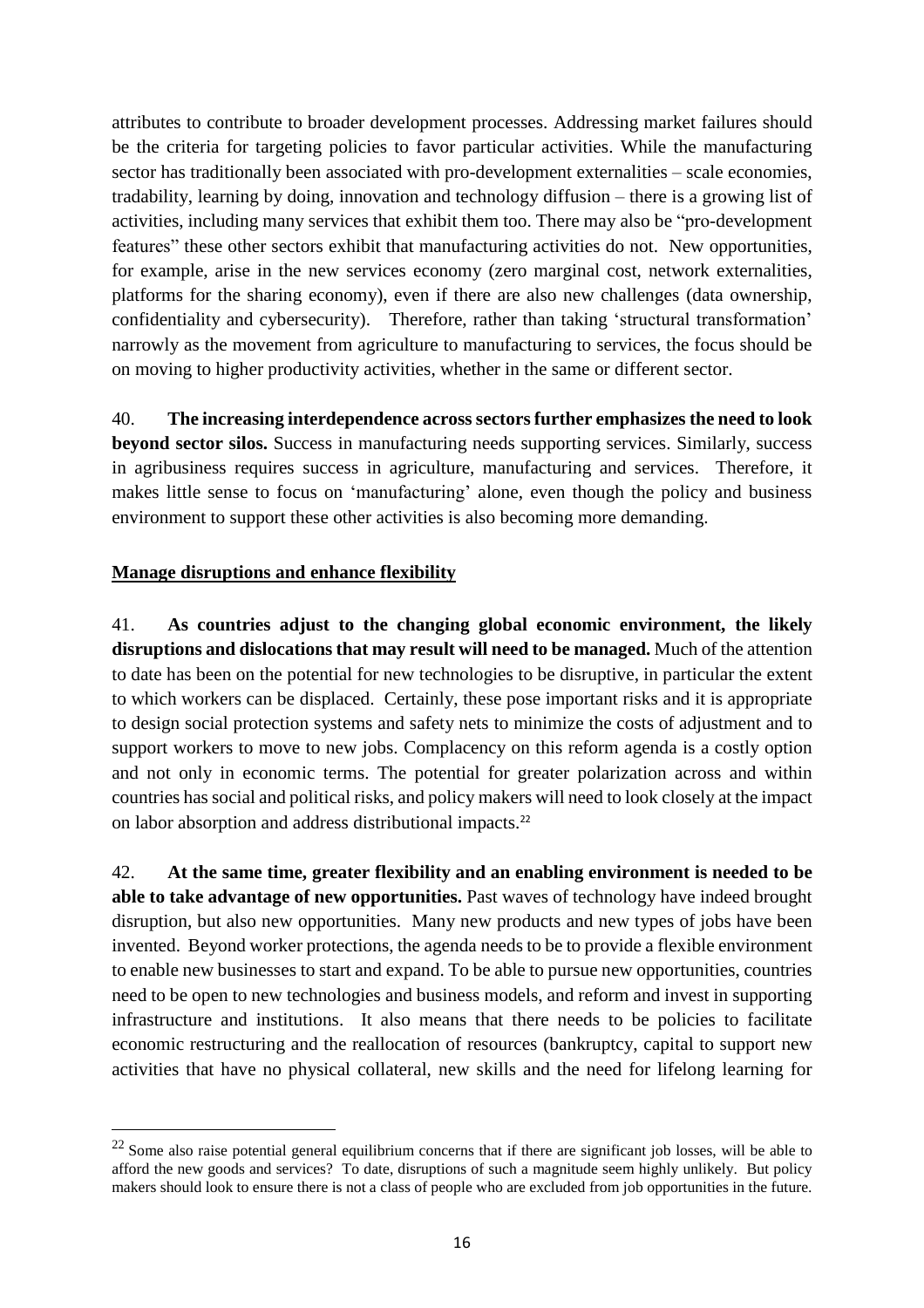workers, updated regulation for the new economy, a more innovation-friendly business environment, and updated social protection systems).

# **Background work/methodology**

43. This discussion will be informed by work in the Global Units in T&C, with the focus on how the trends discussed in chapter 2 change the relative priorities among them for different types of countries as well as new policy areas that are emerging as important:

### **Innovation and technology diffusion**

- I&E Note on Manufacturing 4.0 and its implications for national innovation systems, differentiating across country groups.
- Innovation flagship's lessons on the importance of firm capabilities in enabling firms to adopt and adapt new technologies effectively; stronger capabilities are likely to be increasingly important even as some of the new technologies provide ways of assisting with monitoring processes and targets.
- Summary of lessons on which approaches to encouraging technology adoption are most effective, including which instruments are more appropriate in different country contexts and for different types of firms.

## **Investment climate**

- New information on the policy related drivers of FDI both market and efficiency seeking
- Recommendations on how to foster greater firm linkages to facilitate technology diffusion
- Lessons on NQI as well as international standards and platform protocols to ensure interests of developing countries are included

### **Trade - including ecommerce and trade in data**

- Recommendations to support further development of ecommerce and supporting rules in trade in services. In particular, lessons on ICT related policies, including data privacy and security, trade in data and localization requirements
- Recommendations for how to improve connectivity, particularly for non-hub locations

### **Strategy for industrial competitiveness**

- Particular attention will be given to ensuring synergies with the new 'industrial competitiveness strategy"
- Insights from the diversification strategy will also be drawn on here.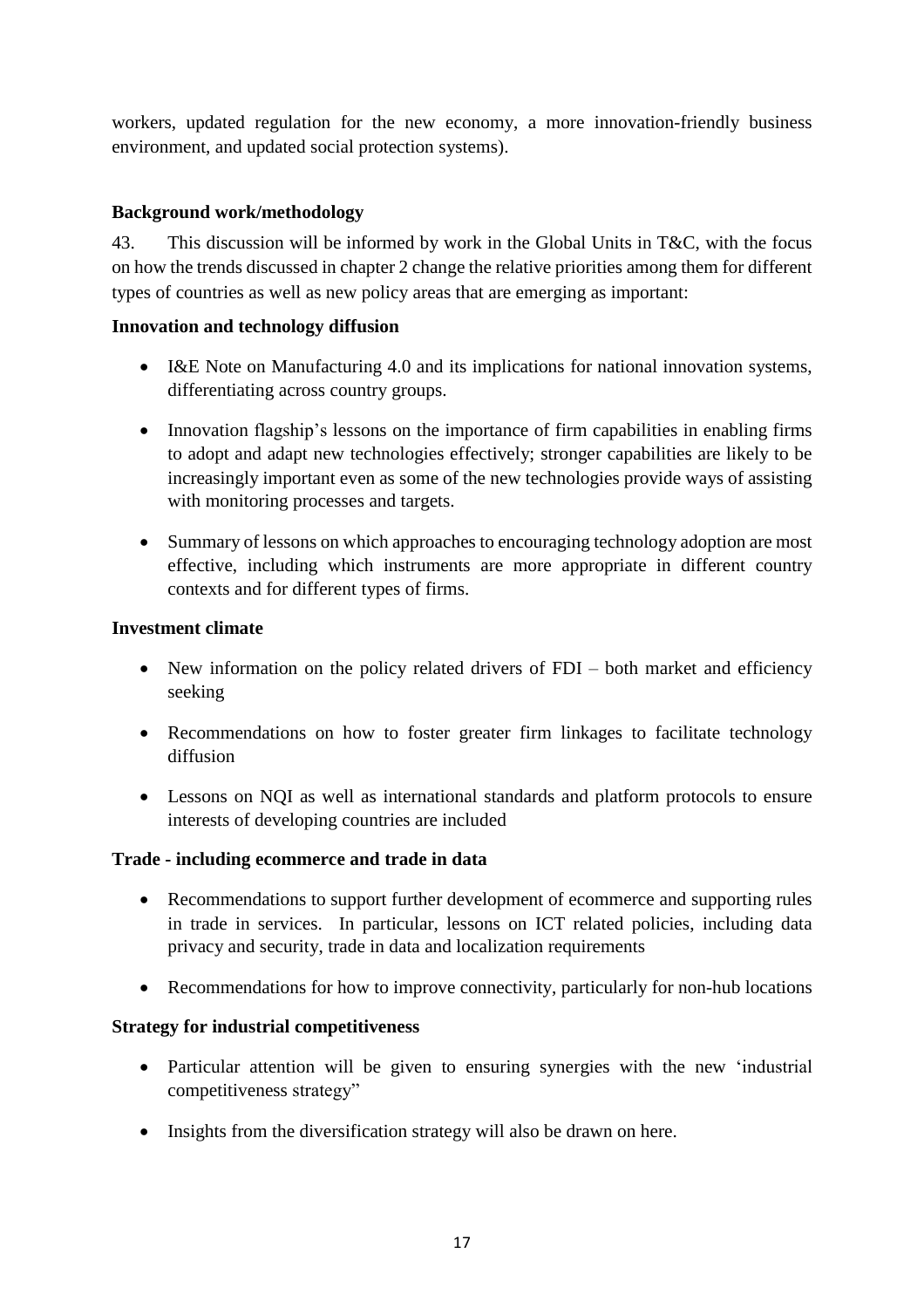Work on agribusiness and tourism can also be featured as examples of nonmanufacturing sectors with potential for many countries as a driver of growth. Key recommendations on green competitiveness will also be mentioned.

44. The work will not aim to summarize all of the recommendations in these areas, but rather to highlight how the priority, sequencing or appropriateness of recommendations may affected by potential changes in globalization and technology. Whereever possible, nuances by country typology, sector or firm characteristics will be noted.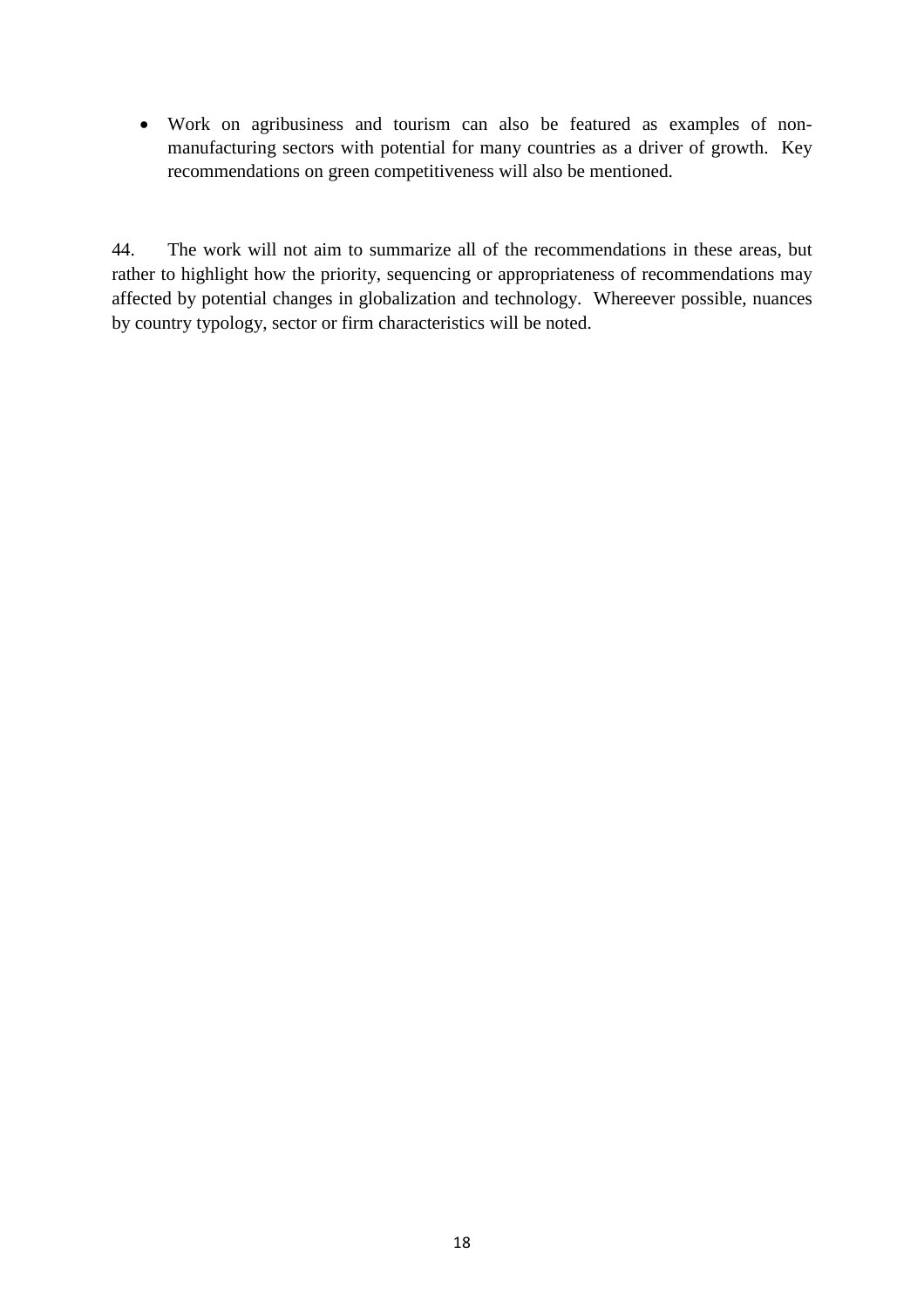#### **Internal Consultations**

The team has organized brainstorming sessions with IFC's Thought Leadership Group and at the IFC Manufacturing, Agribusiness and Services (MAS) Knowledge Forum. The team is also cooperating with task teams on new sources of growth in China and productivity in Brazil. In addition, the team is liaising with other teams in the Bank in connection with related research on structural change, including in the SSA and LAC Chief Economist Offices.

### **External Consultations**

A number of external consultations have already taken place, including during a recent mission to Cambridge MA. The team gratefully acknowledges David Autor (MIT Economics), David Aitken (MIT Economics), Brian Anthony (MIT Mechanical Engineering), James Besson (Boston University Law), Jung-Hoon Chun (MIT Mechanical Engineering), Tyler Cowen (George Mason Economics), Richard Freeman (Harvard Economics), Alan Gelb (Center for Global Development), Ricardo Hausmann (Harvard Kennedy School), César Hildago (MIT Media Lab), Brad Jensen (Georgetown McDonough School), William Kirby (Harvard Business School), Josh Lerner (Harvard Business School), Justin Lin (Peking University), Andrew McAfee (MIT Initiative on the Digital Economy), John Page (Brookings), John Van Reenen (MIT Economics) and Jiang Yu (Chinese Academy of Sciences). The team has also held consultations with a number of private sector firms working on the topic of manufacturing or work in R&D in the areas of additive manufacturing and the application of new technologies to improve worker productivity, including: Deloitte, Tulip Interface, Formlabs, Samsung, NEC, Toshiba, Toray, UBS and Goldman Sachs. The team has presented at an OECD workshop with members of STI, the Development Center, Labor and Trade Departments, a KDI Conference on The 4<sup>th</sup> Industrial Revolution and the Future of Industry, and had numerous consultations with academics, think tanks and government agenciesin Tokyo, Singapore, Hong Kong, Beijing and Shanghai.

**Timetable**

| Concept note review | April 4, 2017 |
|---------------------|---------------|
| Review meeting      | Mid-July 2017 |
| ∟aunch              | October 2017  |

The report began as a DECPG flagship, with T&C as the partner GP. With DEC's decision not to launch a new flagship series, T&C is taking the work forward. It is drawing on much of the background work that was being jointly planned, with the scope narrowed somewhat to focus on issues within T&C's expertise. The report is expected to be 60-80 pages and to be helping set what is expected to be a larger multi-year work program.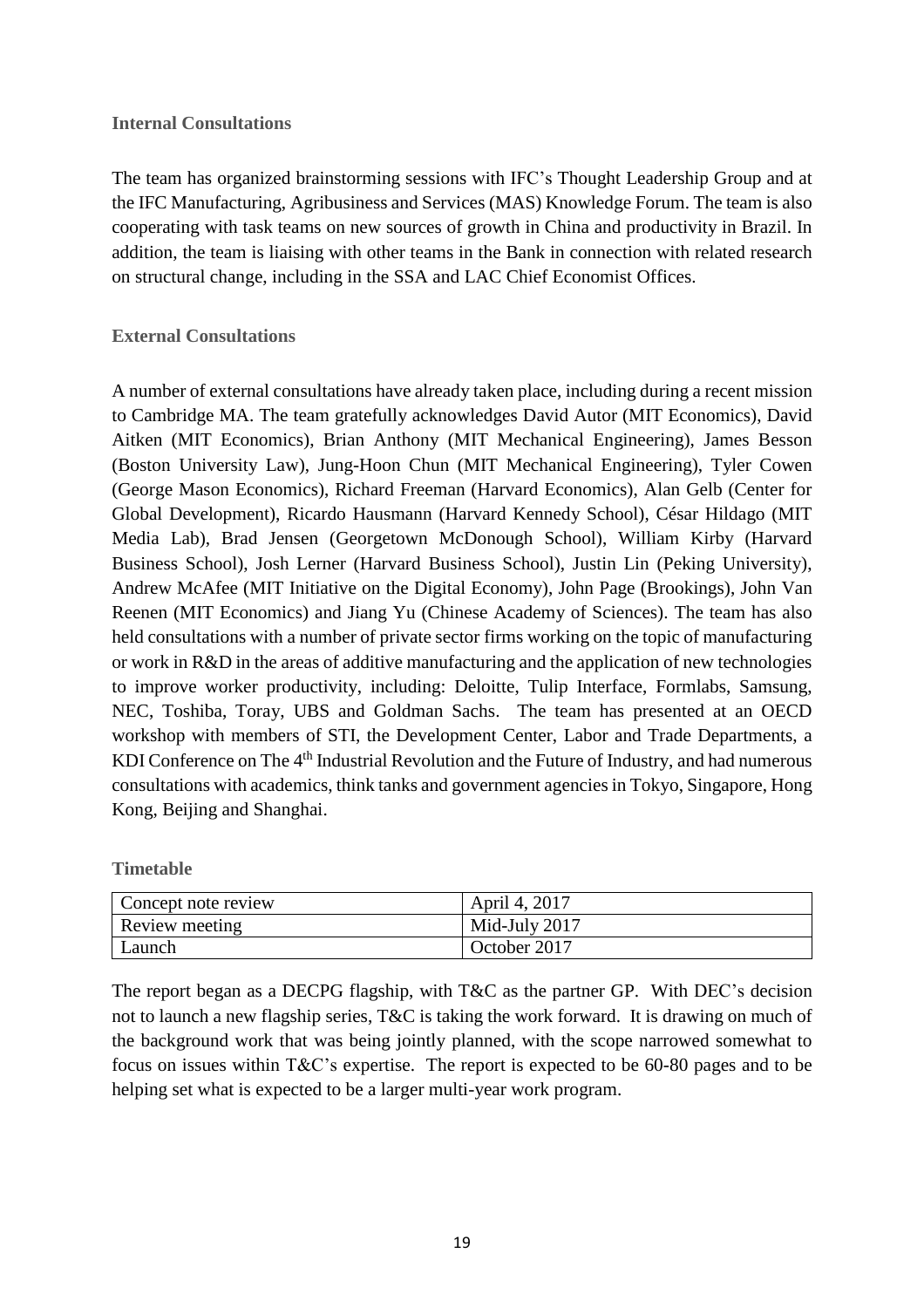**Team**

An advisory committee led by Anabel Gonzalez (Senior Director, T&C) and with Jose Ernesto Lopez Cordova (Practice Manager, GTCTC) and Jose Guilherme Reis (Practice Manager, GTCTC) are ensuring the work is well coordinated with key T&C deliverables on trade, industrial competitiveness and innovation. Homi Kharas, Shahid Yusuf and Carl Dahlman (OECD) are among the senior external advisors to the report.

| <b>Staff</b>                                             | <b>Position</b>          | <b>Staff weeks</b>     |
|----------------------------------------------------------|--------------------------|------------------------|
| Mary Hallward-Driemeier                                  | Senior Economic Adviser, | 8 weeks                |
| (TTL)                                                    | GTCD4                    |                        |
| Gaurav Nayyar (co-TTL)                                   | Economist, GTCD2         | 12 weeks               |
| Philip Schellekens*                                      | Lead Economist, DECPG    | 8 weeks                |
| Marcio Cruz                                              | Senior Economist, GTCIE  | $2 weeks + background$ |
|                                                          |                          | papers when in DECPG   |
| Ileana Cristina                                          | Economist, GTCD2         | 2 weeks                |
| Constantinescu                                           |                          |                        |
| Innovation & Entrepreneurship team (e.g. Denis Medvedev, |                          | 3 weeks                |
| Natasha Kapil)                                           |                          |                        |
| Trade team (drawing on the work of Daria Taglioni, Jakob |                          | 3 weeks                |
| Engel, Jean Francois Arvis, Olivier Cattaneo)            |                          |                        |
| Competitive Sectors team (Aref Adamali, Michael Wong     |                          | 3 weeks                |
| and Emiliano Duch)                                       |                          |                        |
| Investment Climate team (e.g. drawing on work by Peter   |                          | 1 week                 |
| Kusek and standards team)                                |                          |                        |
| Kyun Suk Chang                                           | <b>STC</b>               | 8 weeks                |
| Linghui Zhu                                              | <b>STC</b>               | 2 weeks                |

\*Philip Schellekens (Lead Economist, DECPG) played a critical role in leading this project when DECPG was originally planning to do a flagship, with T&C as the partner GP. With the decision not to launch the new flagship series, T&C has built on this joint work in refocusing and developing this report. In addition to Philip's early leadership, the contributions of S. Amer Ahmed (Senior Economist, DECPG), Marcio Cruz (formerly Economist in DECPG) and Bryce Quillin (Senior Economist, DECPG) in discussions, consultations and in writing background papers are also gratefully acknowledged.

#### **Budget**

|                      | <b>FY17</b> | <b>FY18</b> | <b>TOTAL</b> |
|----------------------|-------------|-------------|--------------|
| <b>Staff</b>         | \$140,000   | \$40,000    | \$180,000    |
| Consultants          | \$35,000    | \$10,000    | \$45,000     |
| Editing, printing    |             | \$25,000    | \$25,000     |
| Travel (consultation | \$20,000    | \$50,000    | \$70,000     |
| and dissemination)   |             |             |              |
| <b>TOTAL</b>         | \$195,000   | \$125,000   | \$320,000    |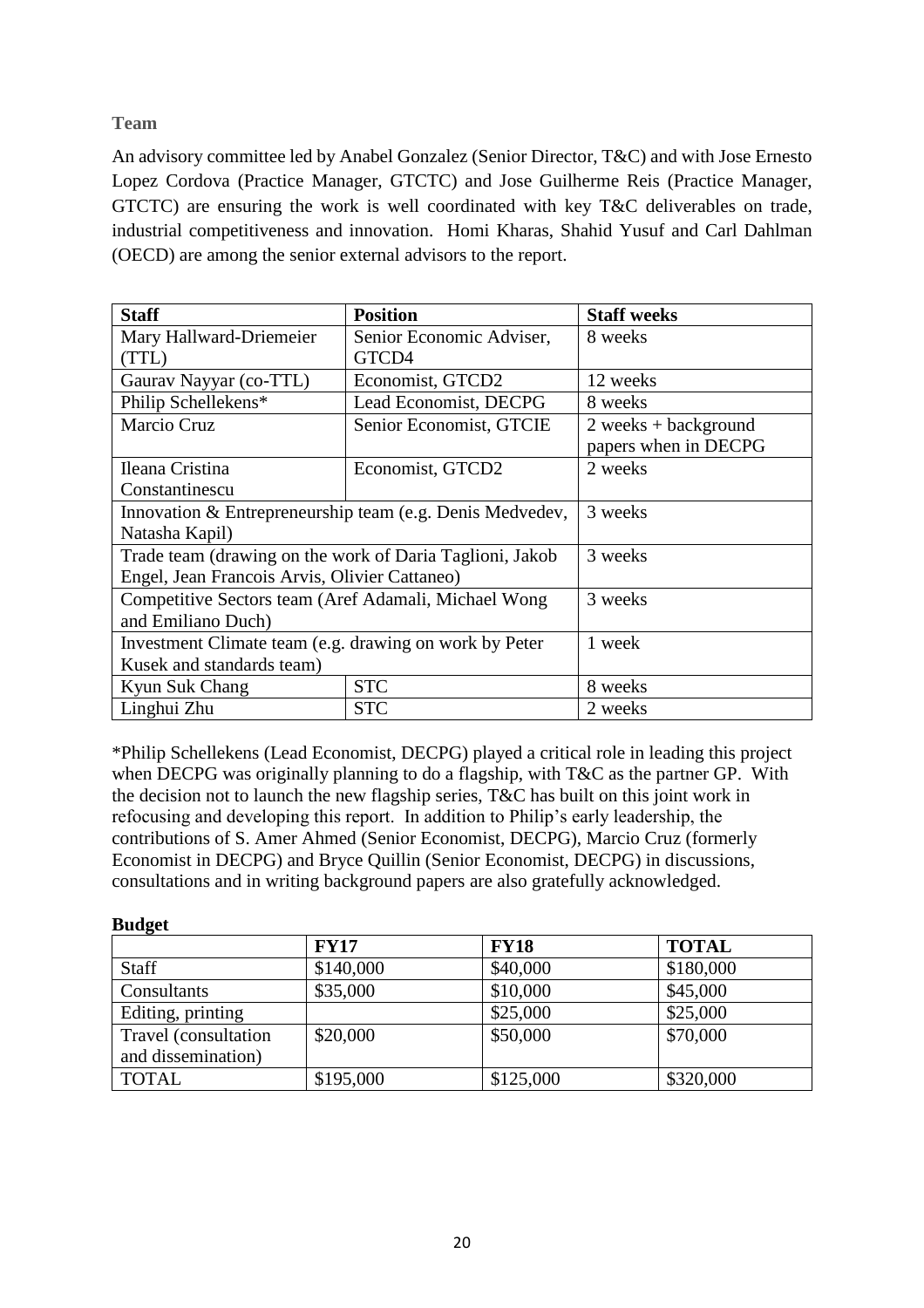#### **References**

- Acemoglu, D. and Autor, D. Skills, tasks and technologies: Implications for employment and earnings. Handbook of labor economics (2011), 4, pp.1043-1171.
- Acemoglu, D. and Restrepo, P. "The Race Between Machine and Man: Implications of Technology for Growth, Factor Shares and Employment". (2016). NBER Working Paper No. 22252.
- Agénor, Pierre-Richard and Otaviano Canuto. "Middle-Income Growth Traps." *Research in Economics* 69, no. 4 (2015): 641–60.
- Arntz, Melanie, Terry Gregory, and Ulrich Zierahn. "The Risk of Automation for Jobs in OECD Countries: A Comparative Analysis." *OECD Social, Employment and Migration Working Papers*, no. 189 (2016). OECD Publishing, Paris.
- Assembly. "Automation Profiles: Robots Help Philips Shave Assembly Costs." *Assembly Magazine* June 1, 2012. Accessed October 5, 2016. http://www.assemblymag.com/articles/90173-automation-profiles--robots-helpphilips-shave-assembly-costs-.

Autor, D. H., D. Dorn, G. H. Hanson, and J. Song. "Trade Adjustment: Worker-Level Evidence." *The Quarterly Journal of Economics* 129, no. 4 (2014): 1799–1860.

- Autor, D. H., F. Levy, and R. J. Murnane. "The Skill Content of Recent Technological Change: An Empirical Exploration." *The Quarterly Journal of Economics* 118, no. 4 (2003): 1279–1333.
- Barro, Robert J. and Jong Wha Lee. "A New Data Set of Educational Attainment in the World, 1950–2010." *Journal of Development Economics* 104 (2013): 184–98.
- Bartel, Ann P. and Nachum Sicherman. "Technological Change and the Skill Acquisition of Young Workers." *Journal of Labor Economics* 16, no. 4 (1998): 718–55.
- Beeson, Patricia. "Total Factor Productivity Growth and Agglomeration Economies in Manufacturing, 1959-73." *Journal of Regional Science* 27, no. 2 (1987): 183–99.
- Bessen, James E. "How Computer Automation Affects Occupations: Technology, Jobs, and Skills." *Boston Univ. School of Law, Law and Economics Research Paper No. 15-49* 2016.
- Bloom, N., Draca, M. and Van Reenen, J., 2016. Trade induced technical change? The impact of Chinese imports on innovation, IT and productivity. The Review of Economic Studies, 83(1), pp.87-117.
- Bloomberg. "China No Match for Dutch Plants as Philips Shavers Come Home." *Bloomberg Technology*, January 2012. www.bloomberg.com/news/articles/2012-01-19/china-nomatch-for-dutch-plants-as-philips-shavers-come-home-1-.
- Bolt, Jutta and Jan Luiten van Zanden. "The Maddison Project: Collaborative Research on Historical National Accounts." *The Economic History Review* 2014: 627–51.
- Brynjolfsson, Erik and Andrew McAfee. *The Second Machine Age: Work, Progress, and Prosperity in a Time of Brilliant Technologies*. New York, NY: W.W. Norton & Company, 2014.
- Ciccone, A. and Papaioannou, E., 2009. Human capital, the structure of production, and growth. The Review of Economics and Statistics, 91(1), pp.66-82.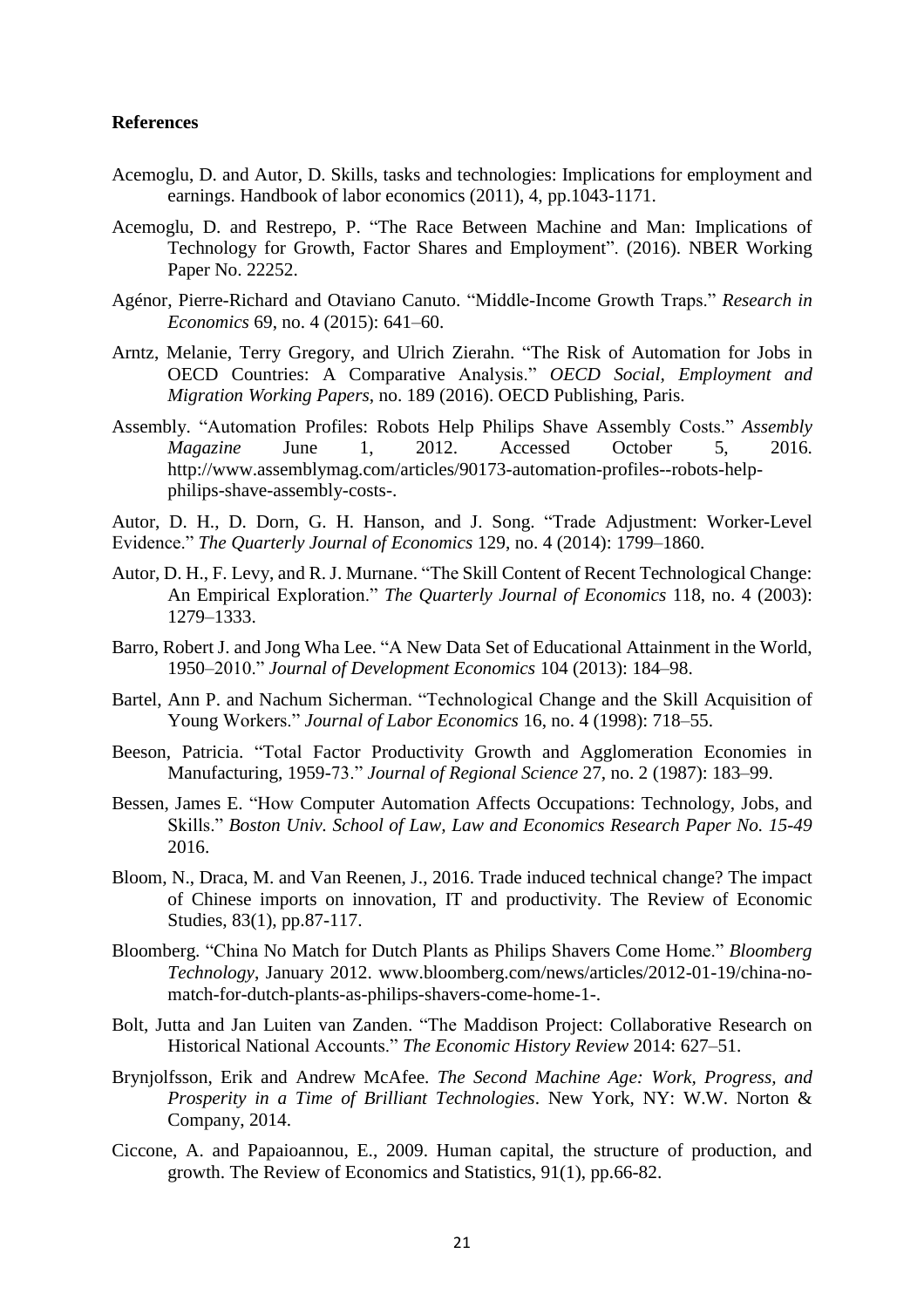- Comin, Diego and Bart Hobijn. "An Exploration of Technology Diffusion." *American Economic Review* 100, no. 5 (2010): 2031–59.
- Constantinescu, Cristina, Aaditya Mattoo, and Michele Ruta. "The Global Trade Slowdown: Cyclical or Structural?" *World Bank Policy Research Working Paper*, no. 7158 (2015).
- Dasgupta, Sukti and Ajit Singh. "Manufacturing, Services and Premature Deindustrialization in Developing Countries: A Kaldorian Analysis." In *Advancing Development*, 435–54. n.p.: Springer Nature, 2007.
- David, H., Dorn, D. and Hanson, G.H., 2013. The China syndrome: Local labor market effects of import competition in the United States. The American Economic Review, 103(6), pp.2121-2168.
- Deichmann, Uwe, Aparajita Goyal, and Deepak Kumar Mishra. "Will Digital Technologies Transform Agriculture in Developing Countries?" *World Bank Policy Research Working Paper*, no. 7669 (2016).
- Deloitte. *Advanced Technologies Initiative: Manufacturing & Innovation*. Deloitte Touche Tohmatsu Limited, 2015.
	- ———. *Global Manufacturing Competitiveness*. Deloitte Development LLC, 2016.
- Devarajan, Shantayanan and Sherman Robinson. "Contribution of Computable General Equilibrium Modeling to Policy Formulation in Developing Countries." In *Handbook of Computable General Equilibrium Modeling SET, Vols. 1A and 1B*, edited by Peter B Dixon and Dale W Jorgenson, 277–301. North Holland: Elsevier BV, 2013.
- Eichengreen, Barry and Poonam Gupta. "Exports of Services: Indian Experience in Perspective." *Indian Growth and Development Review* 6, no. 1 (2013): 35–60.
- Farole, Thomas and Jose Guilherme Reis. *Trade Competitiveness Diagnostic Toolkit*. Washington, D.C: The World Bank, 2012.
- Ferrantino, Michael J and Daria Taglioni. "Global Value Chains in the Current Trade Slowdown." *Economic premise*, no. 137 (2014). Washington, D.C: World Bank Group.
- Financial Times. "Robot Revolution Helps Adidas Bring Shoemaking Back to Germany." *Financial Times*, June 2016. http://www.ft.com/content/7eaffc5a-289c-11e6-8b18- 91555f2f4fde.
- Frey, Carl Benedikt and Michael A Osborne. *The Future of Employment: How Susceptible Are Jobs to Computerisation?* 2013, Retrieved September 7.
- Goos, Maarten, Alan Manning, and Anna Salomons. "Explaining Job Polarization: Routine-Biased Technological Change and Offshoring." *American Economic Review* 104, no. 8 (2014): 2509–26.
- Gorg, H. and E. Strobl. Multinational Companies and Productivity Spillovers: A Metaanalysis," *Economic Journal* (2001): 111, F723-39.
- Hanson, G.H. and Robertson, R., 2008. China and the manufacturing exports of other developing countries (No. w14497). National Bureau of Economic Research.
- Humphrey, J and O Memedovic. "Global Value Chains in the Agrifood Sector." *United Nations Industrial Development Organization Working Paper* 2006.
- International Federation of Robotics. "World Robotics: 2015 Industrial Robots." Accessed October 11, 2016. http://www.ifr.org/industrial-robots/statistics/.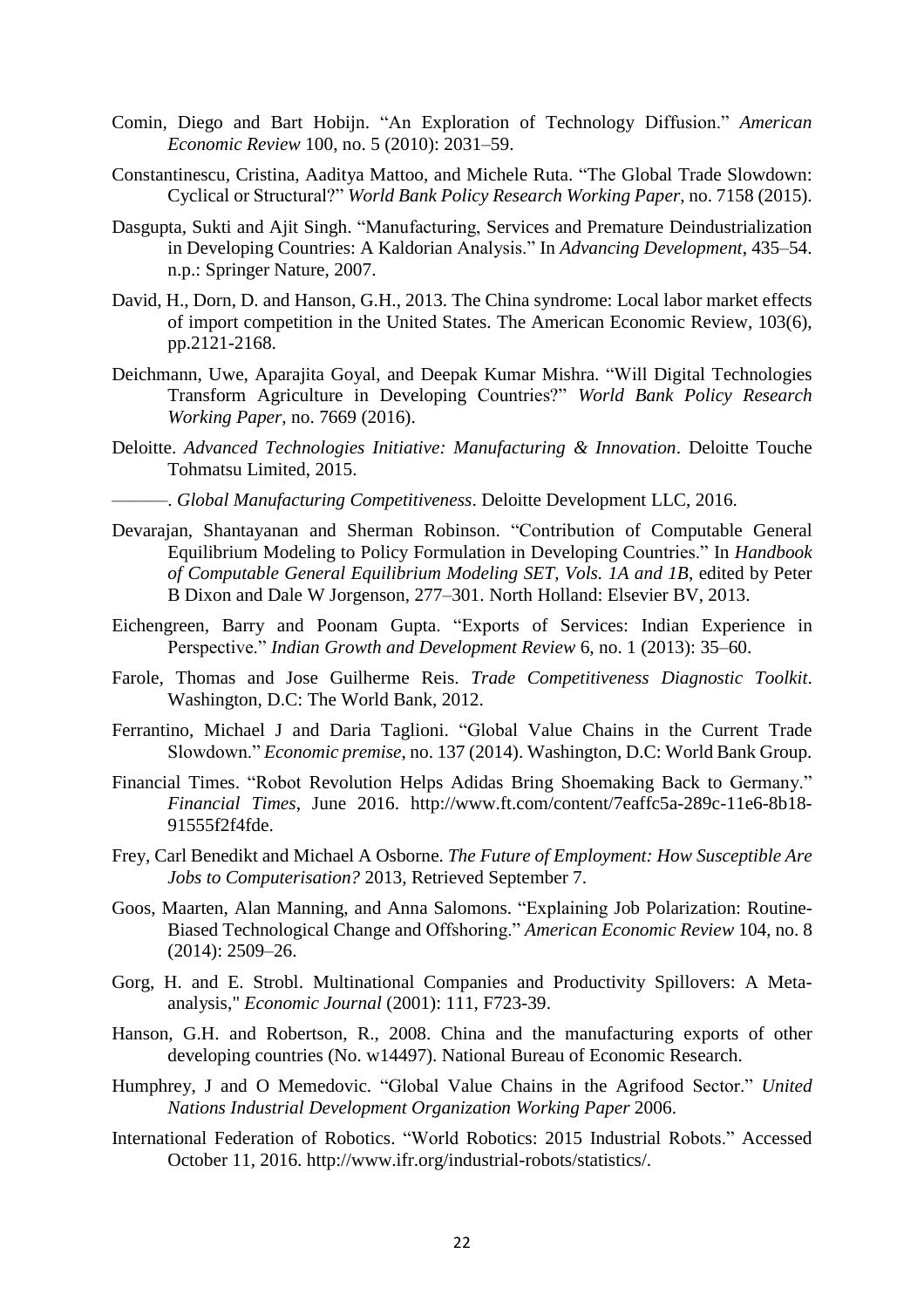- Javorcik, B. S. (2015): Does FDI Bring Good Jobs to Host Countries?" *World Bank Research Observer*, 30, 74-94.
- Kaldor, N. Causes of Slow Rate of Growth in the United Kingdom (1967). Cambridge University Press, Cambridge.
- Kalra, Nidhi, Stephane Hallegatte, Robert Lempert, Casey Brown, Adrian Fozzard, Stuart Gill and Ankur Shah,. "Agreeing on Robust Decisions: New Processes for Decision Making Under Deep Uncertainty." *World Bank Policy Research Working Paper*, No. 6906 (2014): 1–37. Washington, D.C: The World Bank.
- Kee, Hiau Looi and Heiwai Tang. "Domestic Value Added in Exports: Theory and Firm Evidence from China." *American Economic Review* 106, no. 6 (2016): 1402–36.
- Kharas, Homi. "The Emerging Middle Class in Developing Countries." *OECD Development Centre Working Paper*, no. 285 (2010).
- Leipziger, Danny M. *Lessons from East Asia*. Ann Arbor: The University of Michigan Press, 1997.
- Lin, Justin Yifu. "From Flying Geese To Leading Dragons: New Opportunities and Strategies for Structural Transformation in Developing Countries". *Global Policy* (2012), 3: 397– 409.
- Liwen, Chen, Xiangquan Zeng, and Yang Yumei. "Rural Labor Absorption Efficiency in Urban Areas under Different Urbanization Patterns and Industrial Structures: The Case of China." *IZA Discussion Paper*, no. 6189 (2011).
- Malmberg, Anders and Peter Maskell. "The Elusive Concept of Localization Economies: Towards a Knowledge-Based Theory of Spatial Clustering." *Environment and Planning A* 34, no. 3 (2002): 429–49.
- Maloney, William F. and Molina, Carlos. "Are Automation and Trade Polarizing Developing Country Labor Markets, Too?" Policy Research Working Paper; No. 7922 (2016). World Bank, Washington, DC
- Maloney, W. and Nayyar, G. "Industrial Policy, Information and Government Capacity", mimeo (2017), World Bank, Washington DC.
- McKinsey and Company. Manufacturing the future: The next era of global growth and innovation. McKinsey Global Institute. 2012. http://www.mckinsey.com/businessfunctions/operations/our-insights/the-future-of-manufacturing
- --. *Automotive Revolution—perspective towards 2030: How the Convergence of Disruptive Technology-Driven Trends Could Transform the Auto Industry.* n.p.: McKinsey and Company, 2016. www.mckinsey.com/industries/high-tech/our-insights/disruptivetrends-that-will-transform-the-auto-industry.
- McMillan, Margaret, Dani Rodrik, and Íñigo Verduzco-Gallo. "Globalization, Structural Change, and Productivity Growth, with an Update on Africa." *World Development* 63 (2014): 11–32.
- Mokyr, Joel, Chris Vickers, and Nicolas L. Ziebarth. "The History of Technological Anxiety and the Future of Economic Growth: Is This Time Different?" *Journal of Economic Perspectives* 29, no. 3 (2015): 31–50.
- Monroy-Taborda, S, M Moreno, and I Santos. "Technology Use and Changing Skills Demands: New Evidence from Developing Countries." *Background paper for the World Development Report 2016*. Washington, D.C: The World Bank. Forthcoming.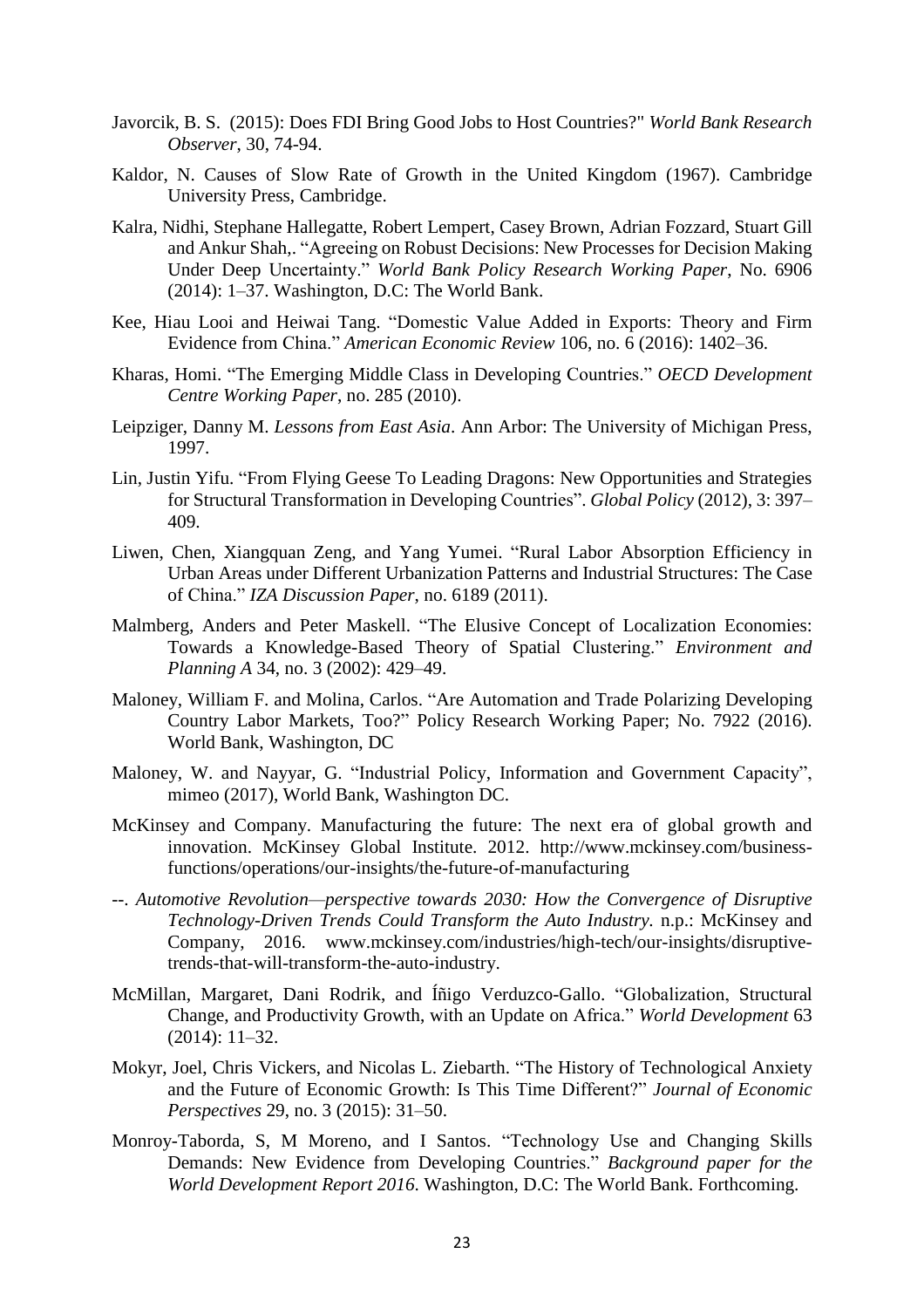- Morosini, Piero. "Industrial Clusters, Knowledge Integration and Performance." *World Development* 32, no. 2 (2004): 305–26.
- Nayyar, G. "Inside the Black Box of Services: Evidence from India." *Cambridge Journal of Economics* 37, no. 1 (2013): 143–70.
- Nayyar, G. (2011), "The Quality of Employment in India's Services Sector: Exploring the Heterogeneity", *Applied Economics*, Volume 44, Issue 36, pp. 4701-4719
- Newman, Carol, John Page, and John Rand. *Made in Africa: Learning to Compete in Industry*. United States: Brookings Institution, 2016.
- OECD-WTO. "Measuring Trade in Value Added." http://www.oecd.org/sti/ind/measuringtradeinvalue-addedanoecdwtojointinitiative.htm.
- Padmore, Tim and Hervey Gibson. "Modelling Systems of Innovation:" *Research Policy* 26, no. 6 (1998): 625–41.
- Page, John. "Should Africa Industrialize?" (2010). *Journal of African Economies*, Vol. 21, AERC Supplement 2, pp. ii86–ii125
- Quibria, M. G. "Growth and Poverty: Lessons from the East Asian Miracle Revisited." *Asian Development Bank Institute Research Paper*, no. 33 (2002).
- Rodrik, D. "King Kong Meets Godzilla: The World Bank and the East Asian Miracle." *CEPR Discussion Papers*, no. 944 (1994).
- Rodrik, D. "Unconditional Convergence in Manufacturing." *The Quarterly Journal of Economics* 128, no. 1 (2012): 165–204.
- Rodrik, Dani. "Premature Deindustrialization." *Journal of Economic Growth* 21, no. 1 (2016): 1–33.
- Romer, P. 2010. "What Parts of Globalization Matter for Catch-Up Growth?" *American Economic Review*. 100(2): 94-98.
- South China Morning Post. *Rise of the Robots: 60, 000 Workers Culled from Just One Factory as China's Struggling Electronics Hub Turns to Artificial Intelligence*. (South China Morning Post), September 21, 2015. http://www.scmp.com/news/china/economy/article/1949918/rise-robots-60000 workers-culled-just-one-factory-chinas.
- Standard Chartered Global Research. *Global Supply Chains: New Directions*. Standard Chartered Global Research Special Report, 2016.
- Stiglitz, Joseph E. and Shahid Yusuf, eds. *Rethinking the East Asian Miracle*. Washington D.C.: Oxford University Press, 2001.
- Timmer, Marcel P, G. J de Vries, and K de Vries. "Patterns of Structural Change in Developing Countries." *Groningen Growth and Development Center Research Memorandum*, no. 149 (2014).
- Walker, Warren E., Robert J. Lempert, and Jan H. Kwakkel. "Deep Uncertainty." In *Encyclopedia of Operations Research and Management Science*, 395–402. US: Springer, 2013.
- Wood, A. and Mayer, J., 2011. Has China de-industrialised other developing countries? Review of World Economics, 147(2), pp.325-350.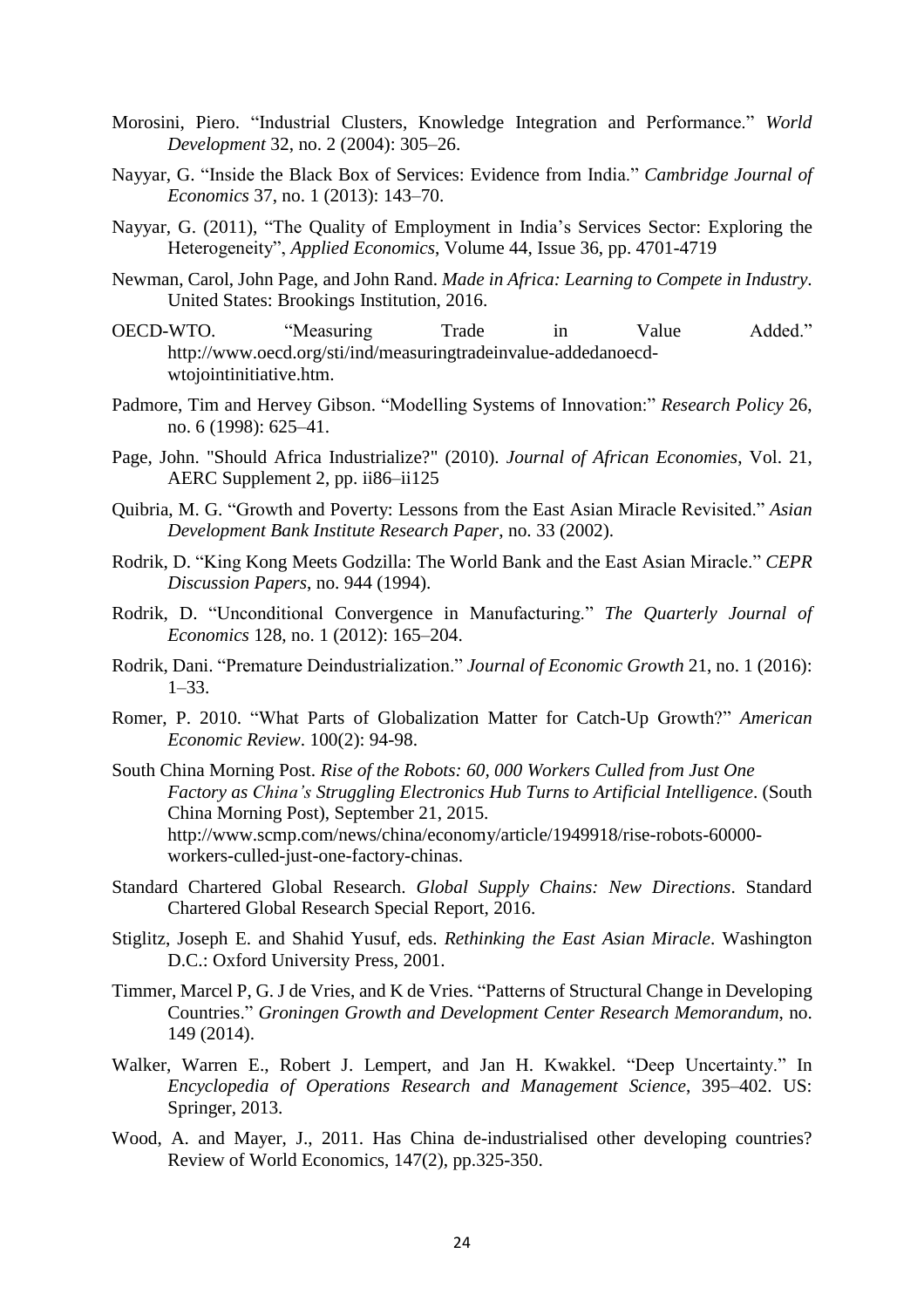- World Bank. *The East Asian Miracle: Economic Growth and Public Policy*. World Bank: Oxford University Press, 1993.
	- ———. *World Development Report 2010: Development and Climate Change*. Washington, D.C: World Bank Group, 2010.
- ———. *World Development Report 2012: Jobs*. Washington, D.C: World Bank Group, 2010.
- ———. *Global Monitoring Report 2015/2016: Development Goals in an Era of Demographic Change*. Washington, D.C: World Bank Group, 2015a.
- ———. *Towards More Effective Impact Measurement in the Tourism Sector: Observations and Key Issues*. Washington, D.C: WBG Sustainable Tourism Global Solutions Group, World Bank, 2015d.
- ———. *World Development Report 2016: Digital Dividends*. Washington, D.C: World Bank Group, 2016a.
- World Economic Forum. *Future of Manufacturing*. 2012, A World Economic Forum Report in collaboration with Deloitte Touche Tohmatsu Limited.
- Yonazi, Enock, Tim Kelly, Naomi Halewood, and Colin Blackman. *The Transformational Use of Information and Communication Technologies in Africa*. Washington D.C: The World Bank, 2012.
- Yumkella, Kandeh K, Patrick M Kormawa, Torben M Roepstorff, and Anthony M Hawkins. *Agribusiness for Africa's Prosperity*. Vienna: UNIDO, 2011.
- Yusuf, Shahid. "Garment Suppliers Beware: The global garments value chain is changing" (2012). International Growth Center Working Paper S-37044-PAK-1.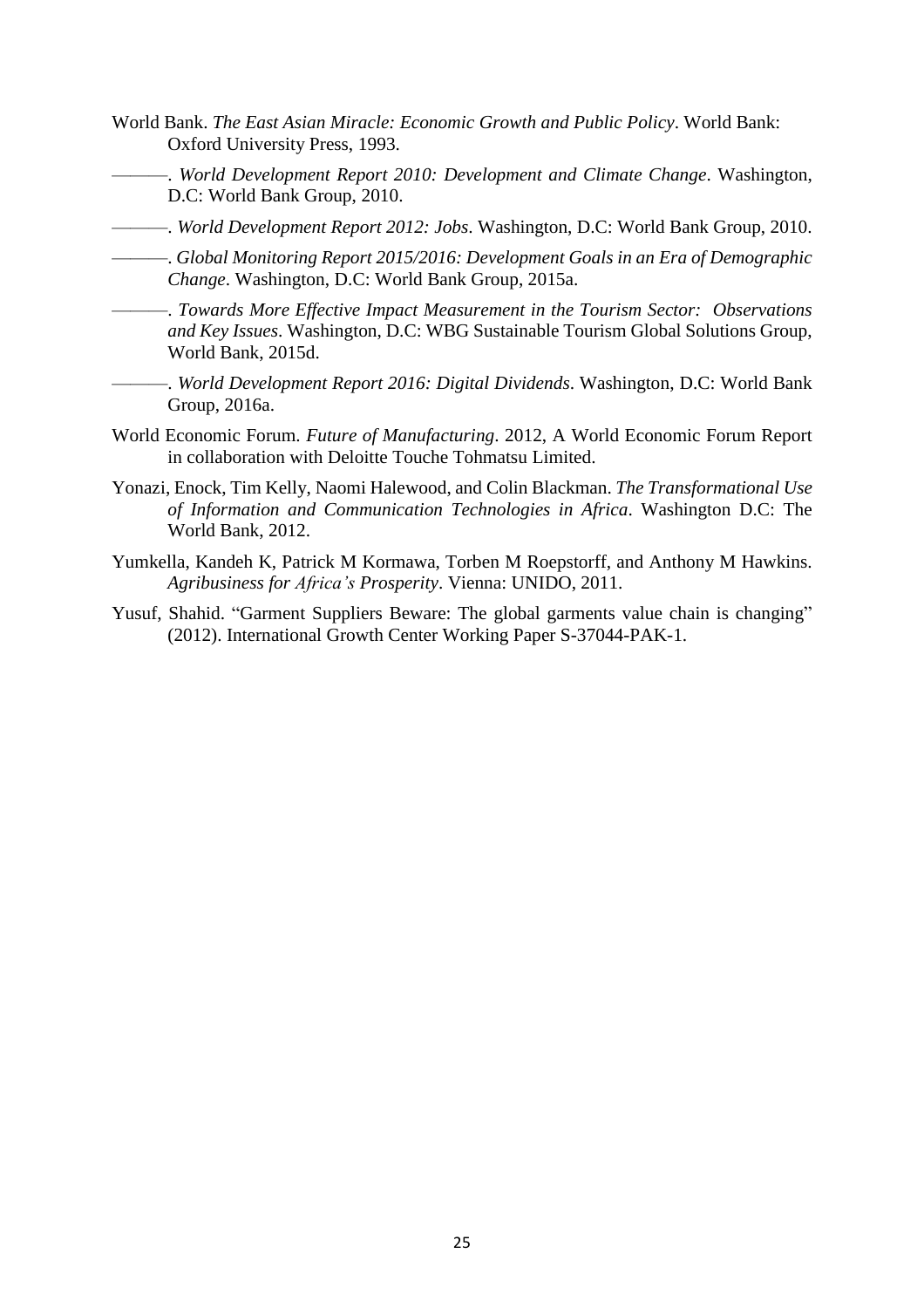

**Figure 1. Development has been historically associated with industrialization** Per capita GDP (1700-2000)

Source: Madison project (Bolt and van Zanden 2013)

**Figure 2. Countries with large increase in manufacturing as a share of employment and value added achieve high income growth**



1970 and 2010 (% points), horizontal axis

Source: GGDC 10-Sectors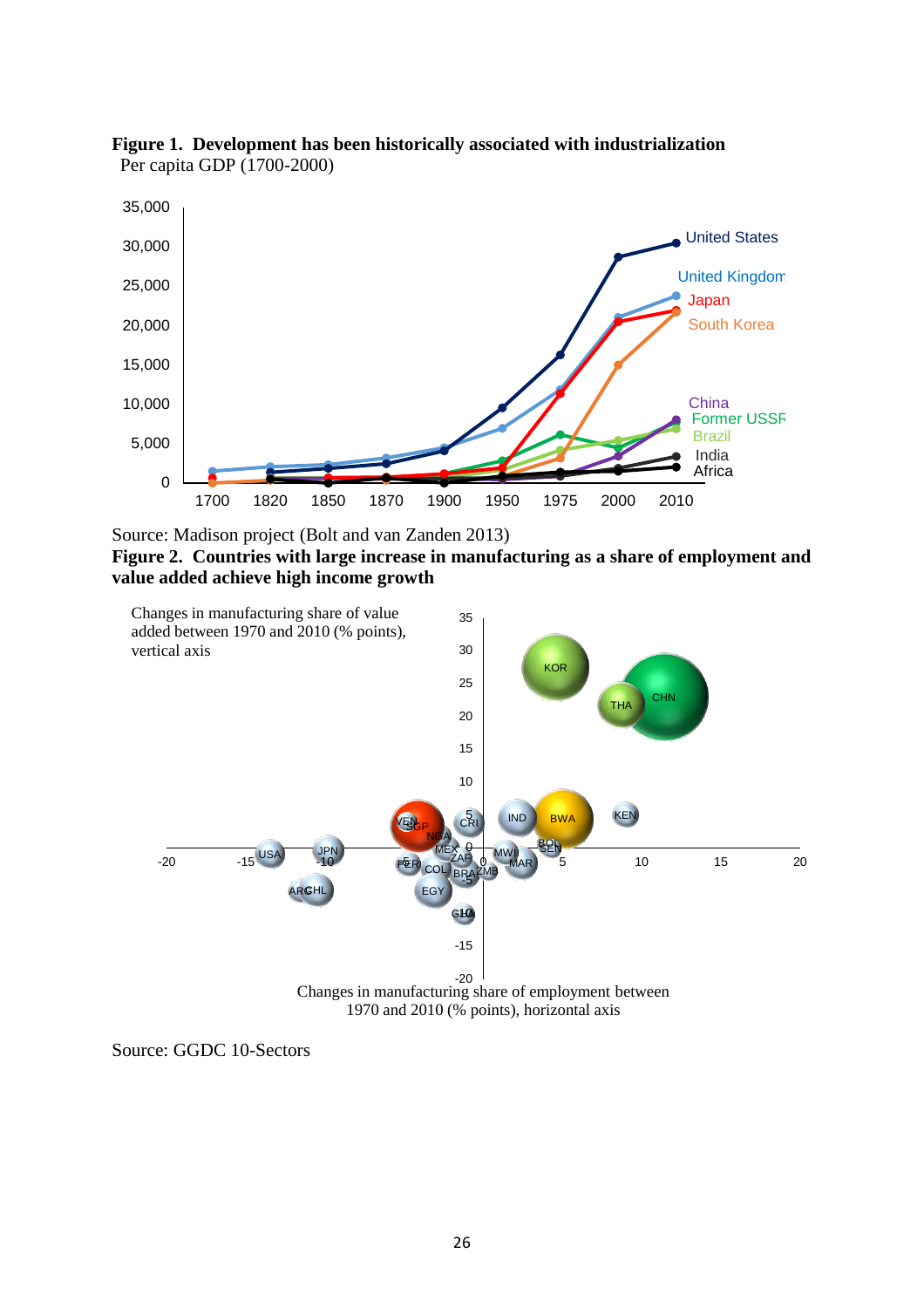#### **Figure 3. Access to cell phones and the Internet increased in developing countries**

c. Access to cell phones increased in a much faster pace in developing countries

d. Access to Internet almost achieved universal coverage in HIC and continue increasing in developing countries



*Source:* World Development Indicator (2016)





#### **Figure 4. Tariff reductions between 1990-2015**



Source: WDI (2016)

Note: Tariff rate, applied, simple mean, all products (%)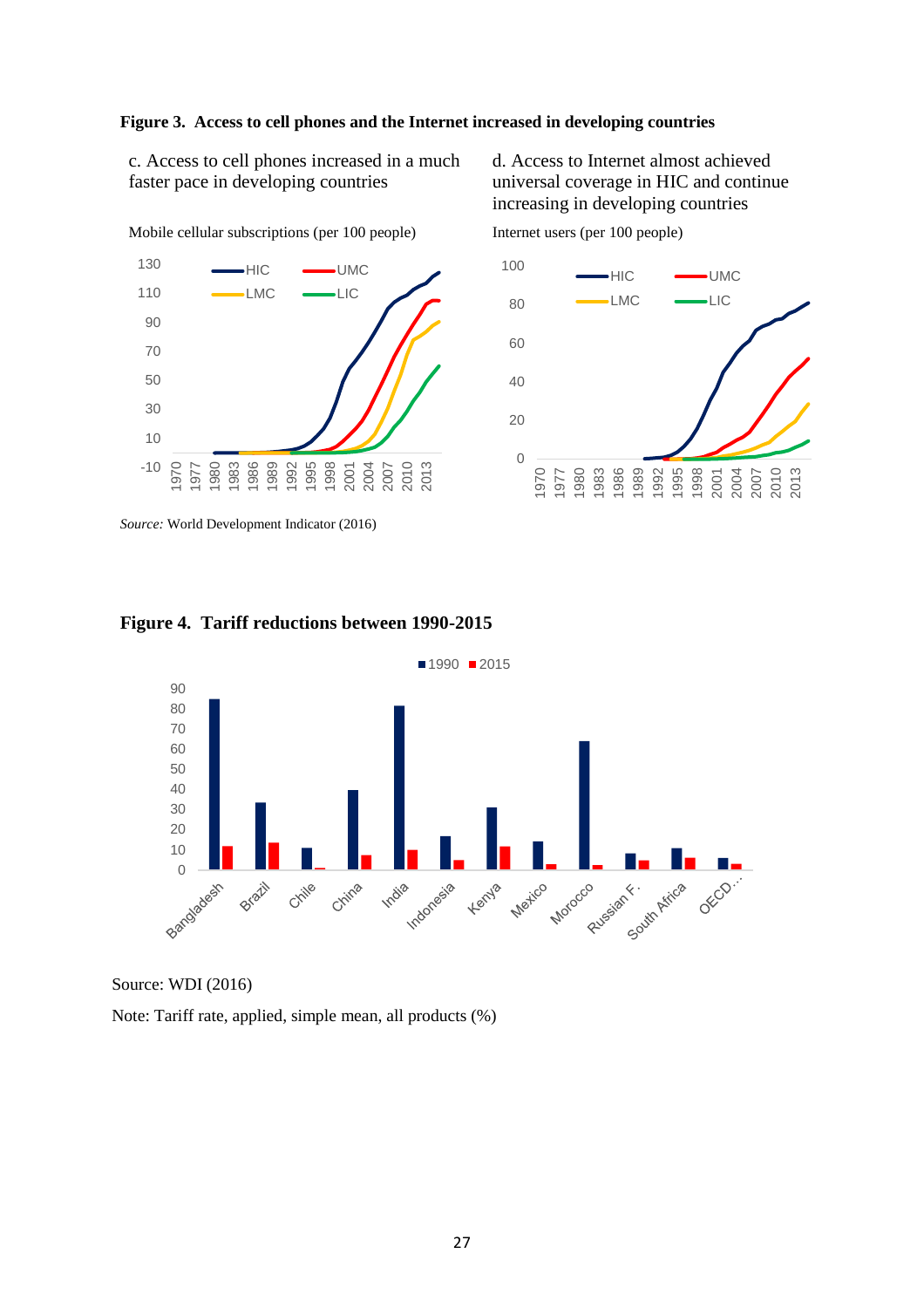#### **Figure 5. Manufacturing share on real value added by WB region (%)**



Manufacturing share on real value added by WB region (%)

Source: UN National Accounts Data

Note: The region's global share in manufacturing value added reports the share of manufacture value added that the region is responsible for from the total manufacturing value added in the world. China does not report manufacturing value added from 1970 to 2004. Thus, China's manufacturing value.

#### **Figure 6. Share on global manufacturing real value added (%)**

Share on global manufacturing real value added by country groups (%)



Source: UN National Accounts Data

Note: The region's global share in manufacturing value added reports the share of manufacture value added that the region is responsible for from the total manufacturing value added in the world. China does not report manufacturing value added from 1970 to 2004. Thus, China's manufacturing value.